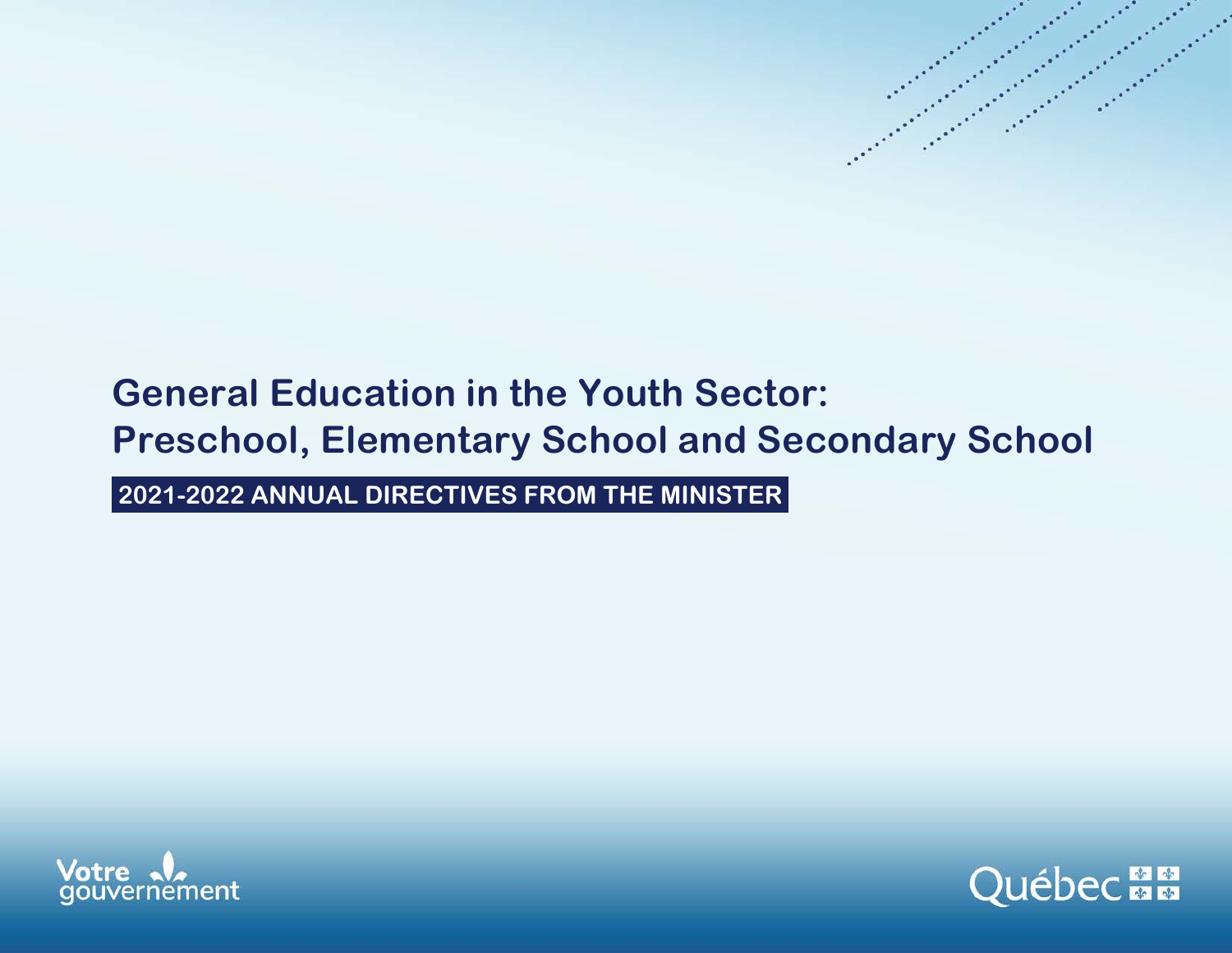#### **Title of original document**

La formation générale des jeunes : l'éducation préscolaire, l'enseignement primaire et l'enseignement secondaire – Instruction annuelle du ministre 2021-2022

#### **English translation**

Direction du soutien au réseau éducatif anglophone Services linguistiques en anglais Ministère de l'Éducation

© Gouvernement du Québec Ministère de l'Éducation

ISSN 1715-703x (on line) ISSN 1715-7021 (on line, French version)

Legal Deposit - Bibliothèque et Archives nationales du Québec, 2021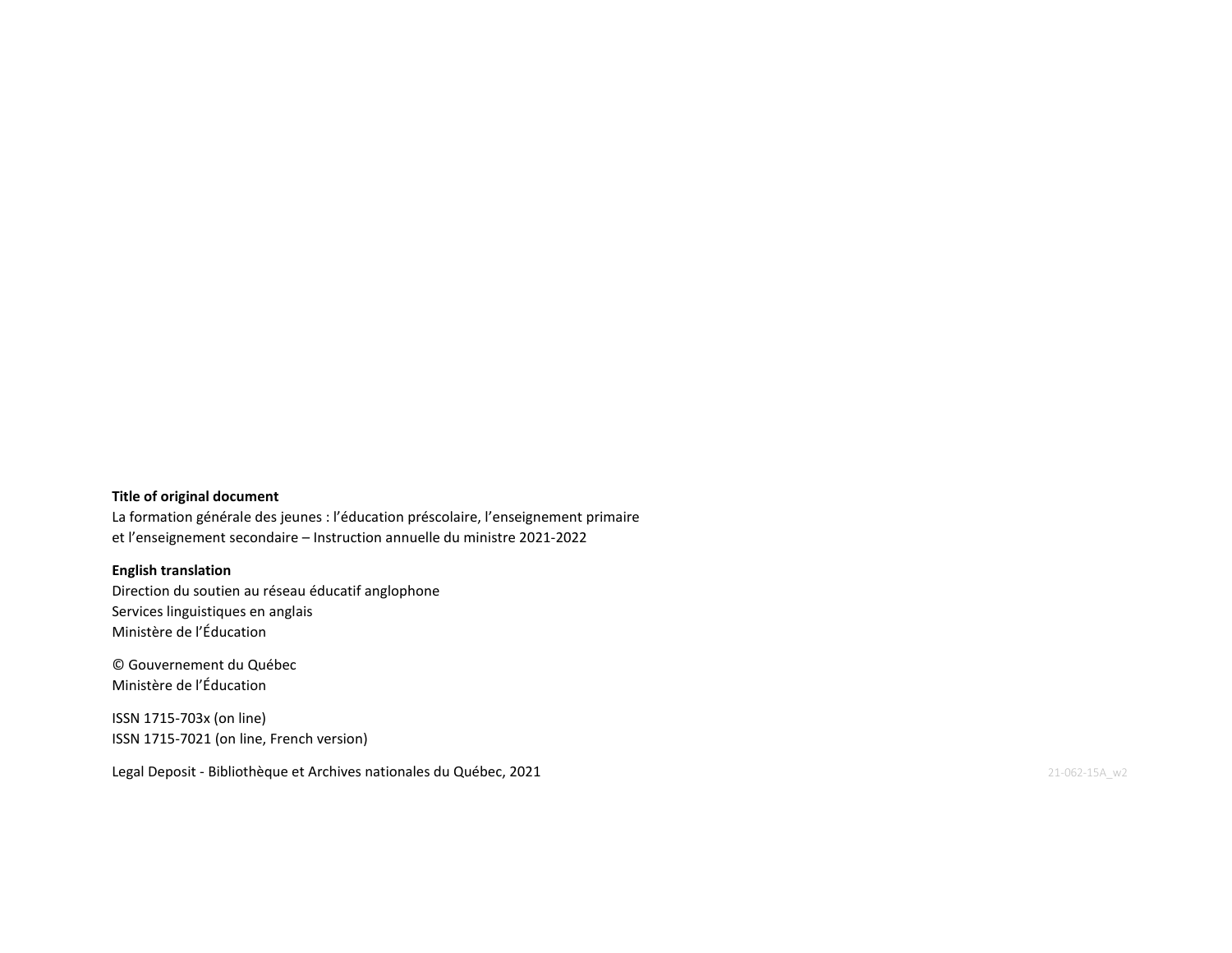Approved on: December 17, 2021

Jea-Praision Rofe

Jean-François Roberge, Minister of Education

2021-2022 School Year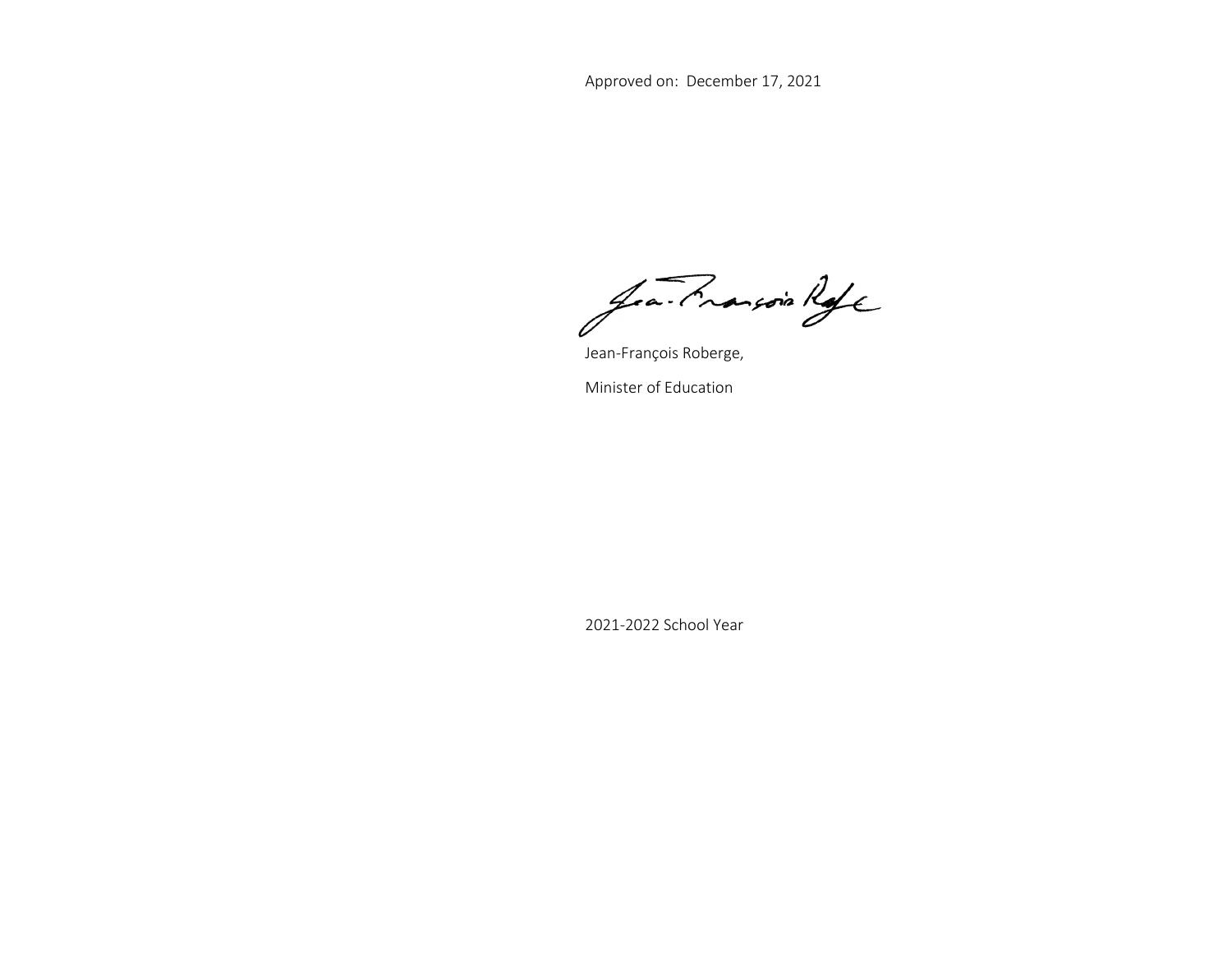# ABBREVIATIONS

| EA:         | Education Act (chapter I-13.3)                                                                   |
|-------------|--------------------------------------------------------------------------------------------------|
| APE:        | Act respecting private education (chapter E-9.1)                                                 |
| <b>BSR:</b> | Basic school regulation for preschool, elementary and secondary education (chapter I-13.3, r. 8) |

ABSR: *Amended Basic school regulation for preschool, elementary and secondary education for the 2021-2022 school year*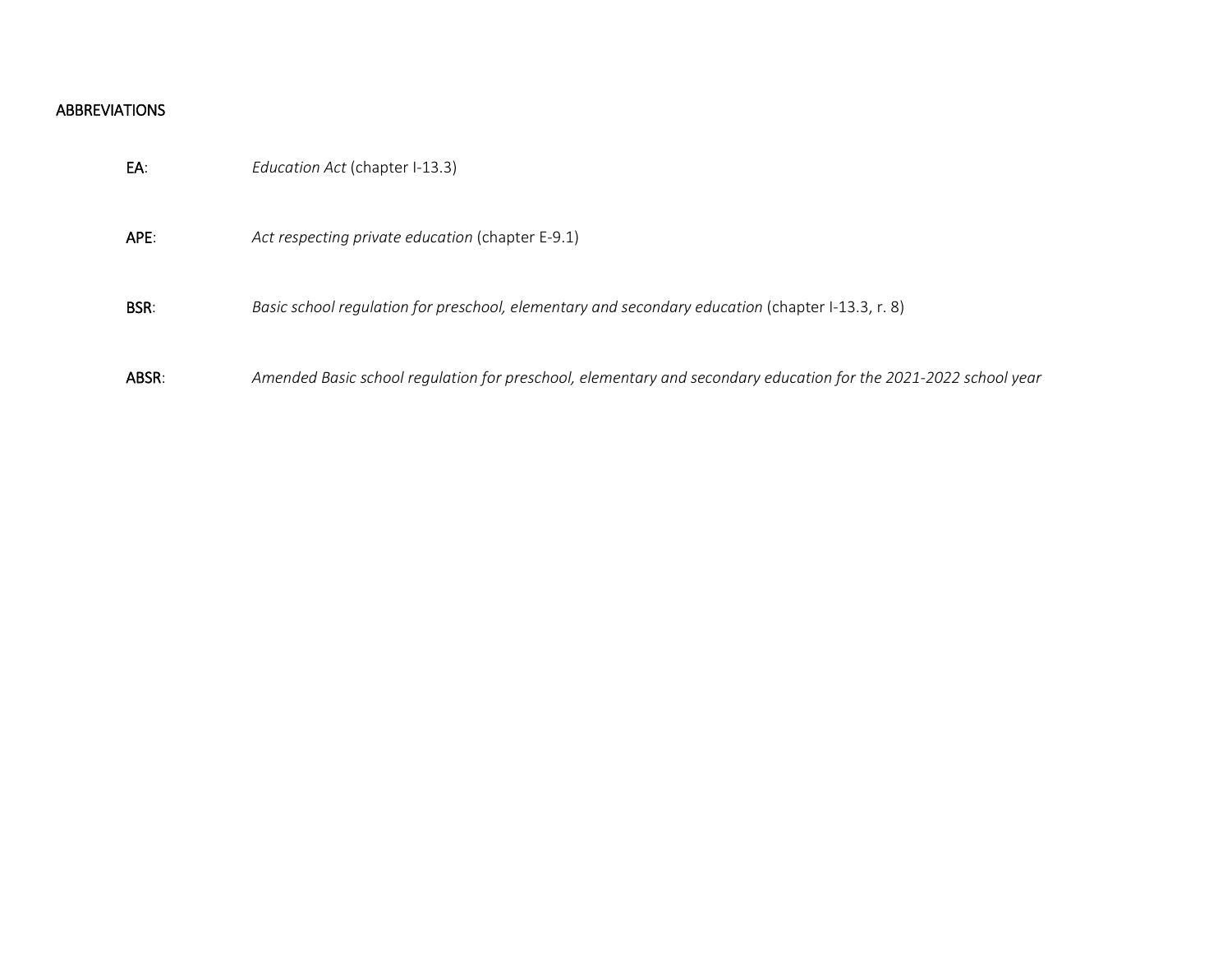# **Table of contents**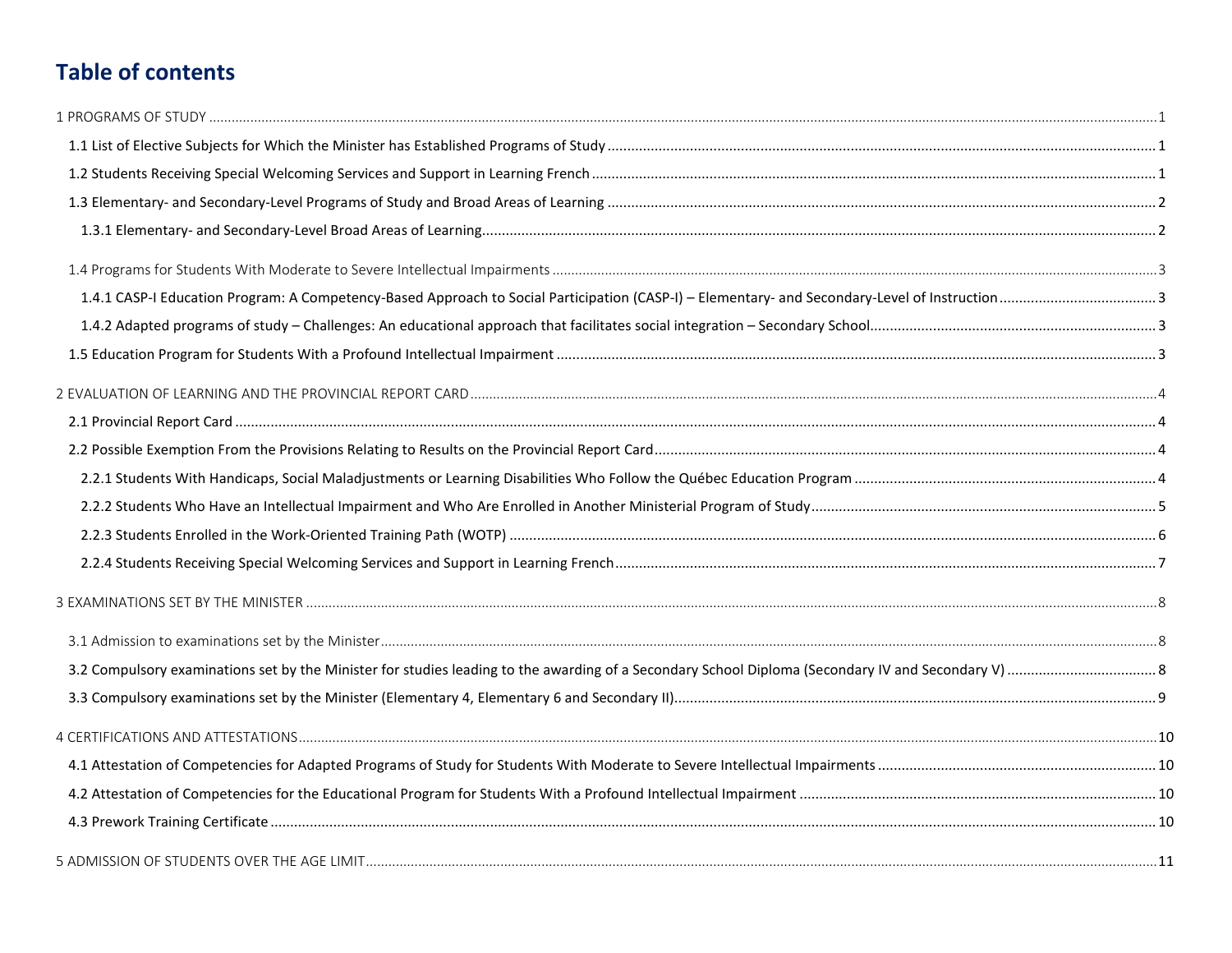| SCHEDULE II : INFORMATION CONCERNING THE MARKS TO BE ENTERED IN SECTION 2 OF THE REPORT CARD PRESCRIBED BY THE BSR FOR STUDENTS ENROLLED IN THE CASP-I                                                                                                                                                      |  |
|-------------------------------------------------------------------------------------------------------------------------------------------------------------------------------------------------------------------------------------------------------------------------------------------------------------|--|
| SCHEDULE III : INFORMATION CONCERNING THE EXEMPTIONS GRANTED AND THE RESULTS TO BE ENTERED IN SECTION 2 OF THE REPORT CARD PRESCRIBED BY THE BSR FOR<br>STUDENTS ENROLLED IN ADAPTED PROGRAMS OF STUDY – CHALLENGES: AN EDUCATIONAL APPROACH THAT FACILITATES SOCIAL INTEGRATION – SECONDARY SCHOOL ………….15 |  |
| SCHEDULE IV : INFORMATION CONCERNING THE EXEMPTIONS GRANTED AND THE RESULTS TO BE ENTERED IN SECTION 2 OF THE REPORT CARD PRESCRIBED BY THE BSR FOR                                                                                                                                                         |  |
| SCHEDULE V : INFORMATION CONCERNING THE EXEMPTIONS GRANTED AND THE RESULTS TO BE ENTERED IN SECTION 2 OF THE REPORT CARD PRESCRIBED BY THE BSR FOR                                                                                                                                                          |  |
| SCHEDULE VI: INFORMATION ABOUT THE REPORT CARD FOR STUDENTS ENROLLED IN SPECIAL WELCOMING SERVICES AND FRENCH-LANGUAGE INSTRUCTIONAL SERVICES19                                                                                                                                                             |  |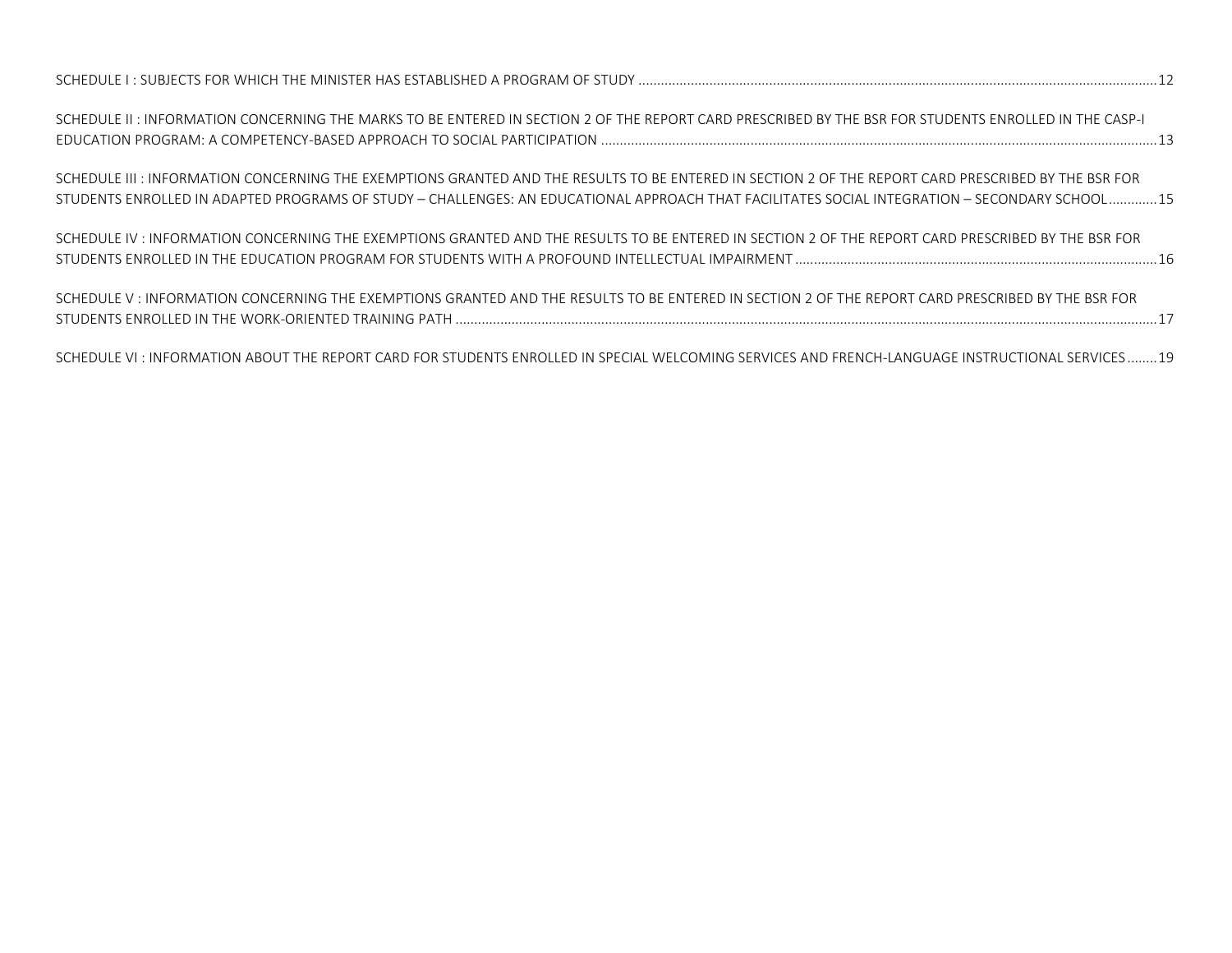# **Annual Directives 2021-2022**

The purpose of the 2021-2022 Directives is, essentially, to inform the school service centres, school boards and private schools of the decisions made by the Minister of Education for the 2021-2022 school year, mainly under the provisions of the *Education Act* and the *Basic school regulation for preschool, elementary and secondary education*.

<span id="page-6-2"></span><span id="page-6-1"></span><span id="page-6-0"></span>

| <b>PROVISIONS</b>                                                                                                                                                                                                                                                                                                                                                                                                                                                                                                                                                                                                                                                                                                                                                                                                                                                                                                                                                                                                                                                                                                                                                                                                                    | <b>ADDITIONAL INFORMATION</b>                                                                                                                                                                                                                 | <b>REFERENCES</b>                                                                                                                                                                                                                       |
|--------------------------------------------------------------------------------------------------------------------------------------------------------------------------------------------------------------------------------------------------------------------------------------------------------------------------------------------------------------------------------------------------------------------------------------------------------------------------------------------------------------------------------------------------------------------------------------------------------------------------------------------------------------------------------------------------------------------------------------------------------------------------------------------------------------------------------------------------------------------------------------------------------------------------------------------------------------------------------------------------------------------------------------------------------------------------------------------------------------------------------------------------------------------------------------------------------------------------------------|-----------------------------------------------------------------------------------------------------------------------------------------------------------------------------------------------------------------------------------------------|-----------------------------------------------------------------------------------------------------------------------------------------------------------------------------------------------------------------------------------------|
| <b>1 PROGRAMS OF STUDY</b>                                                                                                                                                                                                                                                                                                                                                                                                                                                                                                                                                                                                                                                                                                                                                                                                                                                                                                                                                                                                                                                                                                                                                                                                           |                                                                                                                                                                                                                                               |                                                                                                                                                                                                                                         |
| 1.1 List of Elective Subjects for Which the Minister has Established Programs of Study                                                                                                                                                                                                                                                                                                                                                                                                                                                                                                                                                                                                                                                                                                                                                                                                                                                                                                                                                                                                                                                                                                                                               |                                                                                                                                                                                                                                               |                                                                                                                                                                                                                                         |
| The Minister has determined the list of elective subjects for<br>which he has established a program of study as well as the<br>number of credits assigned to each of these subjects.                                                                                                                                                                                                                                                                                                                                                                                                                                                                                                                                                                                                                                                                                                                                                                                                                                                                                                                                                                                                                                                 | The attached Schedule I contains a list of these elective subjects.                                                                                                                                                                           | EA, s. 463<br>BSR, s. 23.1<br>Schedule 1: List of Elective Subjects for<br>Which the Minister has Established<br>Programs of Study                                                                                                      |
| 1.2 Students Receiving Special Welcoming Services and Support in Learning French                                                                                                                                                                                                                                                                                                                                                                                                                                                                                                                                                                                                                                                                                                                                                                                                                                                                                                                                                                                                                                                                                                                                                     |                                                                                                                                                                                                                                               |                                                                                                                                                                                                                                         |
| In compliance with the terms and conditions for<br>implementing the special welcoming services and support in<br>learning French program, school service centres that exempt<br>students who are receiving these services and support from<br>the provisions concerning the subject-time allocation must<br>use the Intégration linguistique, scolaire et sociale program<br>established by the Minister. As much as possible, the<br>student's subject-time allocation must allow them to<br>familiarize themselves with the content of the compulsory<br>subjects indicated in the BSR.<br>In the case of students integrated into welcoming classes, the<br>subject-time allocation must be as follows:<br>· Intégration linguistique, scolaire et sociale<br>65 %<br>• Mathematics<br>20 %<br>· Other subject<br>15 %<br>In the case of students directly integrated into regular classes<br>with special welcoming services and support in learning<br>French and exempted from the application of the subject-<br>time allocation, the school service centre can replace the<br>periods allotted to French, language of instruction, with<br>periods allotted to the Intégration linguistique, scolaire et<br>sociale program. | Preschool Education Program<br>Students receiving welcoming services and support in learning French<br>take the Preschool Education program. These students are not eligible<br>for the exemption provided for under section 30.4 of the BSR. | BSR, s. 6-7<br>BSR, s. 23.2 (3)<br>Info-Sanction 21-22-02<br>Intégration linguistique,<br>scolaire et sociale (ILSS) -<br>Enseignement primaire<br>Intégration linguistique,<br>scolaire et sociale (ILSS) -<br>Enseignement secondaire |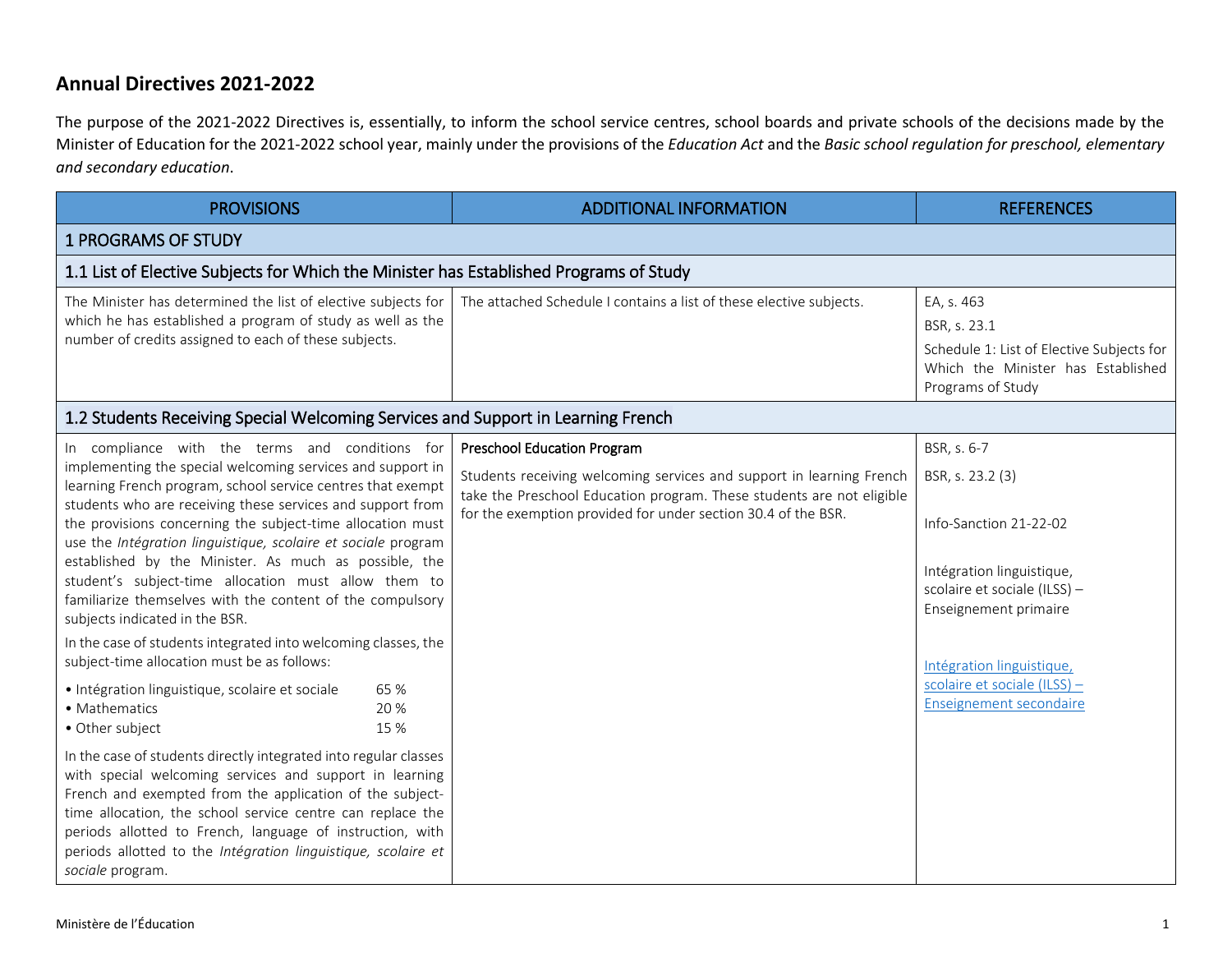<span id="page-7-1"></span><span id="page-7-0"></span>

| <b>PROVISIONS</b>                                                                                                                                                                                                                                                                                                                                                                                                                                                                                                                                                                                                                                                                                                                                                                                           | <b>ADDITIONAL INFORMATION</b>                                                                                                                                                                                                                                                                                                                                                                                                                                                                                                                                                                                                                                                                                                                                                                                                                                                                                                                                                                                                                                                                                                                                                                                                                                                                                                                                                                                                                                                      | <b>REFERENCES</b>                                                                                 |
|-------------------------------------------------------------------------------------------------------------------------------------------------------------------------------------------------------------------------------------------------------------------------------------------------------------------------------------------------------------------------------------------------------------------------------------------------------------------------------------------------------------------------------------------------------------------------------------------------------------------------------------------------------------------------------------------------------------------------------------------------------------------------------------------------------------|------------------------------------------------------------------------------------------------------------------------------------------------------------------------------------------------------------------------------------------------------------------------------------------------------------------------------------------------------------------------------------------------------------------------------------------------------------------------------------------------------------------------------------------------------------------------------------------------------------------------------------------------------------------------------------------------------------------------------------------------------------------------------------------------------------------------------------------------------------------------------------------------------------------------------------------------------------------------------------------------------------------------------------------------------------------------------------------------------------------------------------------------------------------------------------------------------------------------------------------------------------------------------------------------------------------------------------------------------------------------------------------------------------------------------------------------------------------------------------|---------------------------------------------------------------------------------------------------|
| 1.3 Elementary- and Secondary-Level Programs of Study and Broad Areas of Learning                                                                                                                                                                                                                                                                                                                                                                                                                                                                                                                                                                                                                                                                                                                           |                                                                                                                                                                                                                                                                                                                                                                                                                                                                                                                                                                                                                                                                                                                                                                                                                                                                                                                                                                                                                                                                                                                                                                                                                                                                                                                                                                                                                                                                                    |                                                                                                   |
| 1.3.1 Elementary- and Secondary-Level Broad Areas of Learning                                                                                                                                                                                                                                                                                                                                                                                                                                                                                                                                                                                                                                                                                                                                               |                                                                                                                                                                                                                                                                                                                                                                                                                                                                                                                                                                                                                                                                                                                                                                                                                                                                                                                                                                                                                                                                                                                                                                                                                                                                                                                                                                                                                                                                                    |                                                                                                   |
| Under the powers conferred by the third paragraph of section<br>461 of the EA, with regard to the broad areas of learning he<br>has established, the Minister has prescribed the activities or<br>content to be integrated into the educational services<br>provided to students at the elementary and secondary levels:<br>• compulsory academic and career guidance content for<br>Elementary Cycle Three, as well as for Secondary Cycles<br>One and Two<br>• a compulsory cardiopulmonary resuscitation (CPR) training<br>activity for Secondary III students<br>• compulsory sexuality education content for every year<br>from the beginning of elementary school to the end of<br>secondary school; content for preschool is also available<br>and may be offered by schools that wish to provide it | Academic and career guidance<br>• The Minister has prescribed compulsory academic and career guidance<br>content for Elementary Cycle Three, as well as for Secondary Cycles<br>One and Two.<br>• The Ministère offers training and support to the school service centres,<br>school boards and private schools.<br>Sexuality education<br>• The Minister has made sexuality education content compulsory for<br>every year from the beginning of elementary school to the end of<br>secondary school. Sexuality education content for preschool is also<br>available and may be offered by schools that wish to provide it.<br>• The Ministère offers training and support to the school service centres,<br>school boards and private schools.<br>For the compulsory content in Academic and Career Guidance and in<br>Sexuality Education, the educational institutions must ensure that the<br>students' learning is upgraded so that they are prepared to acquire the<br>content planned for in 2021-2022. The Ministère can support the school<br>network in making this adjustment, if necessary.<br>Cardiopulmonary resuscitation (CPR) training<br>• The Minister has made a cardiopulmonary resuscitation (CPR) training<br>activity compulsory for Secondary III students.<br>As for the cardiopulmonary resuscitation (CPR) activity, it must be<br>offered to students who were in Secondary III and unable to participate<br>in it during the 2020-2021 school year. | APE, s. 32<br>Academic and Career Guidance<br>Content - Learning<br>Sexuality Education - Content |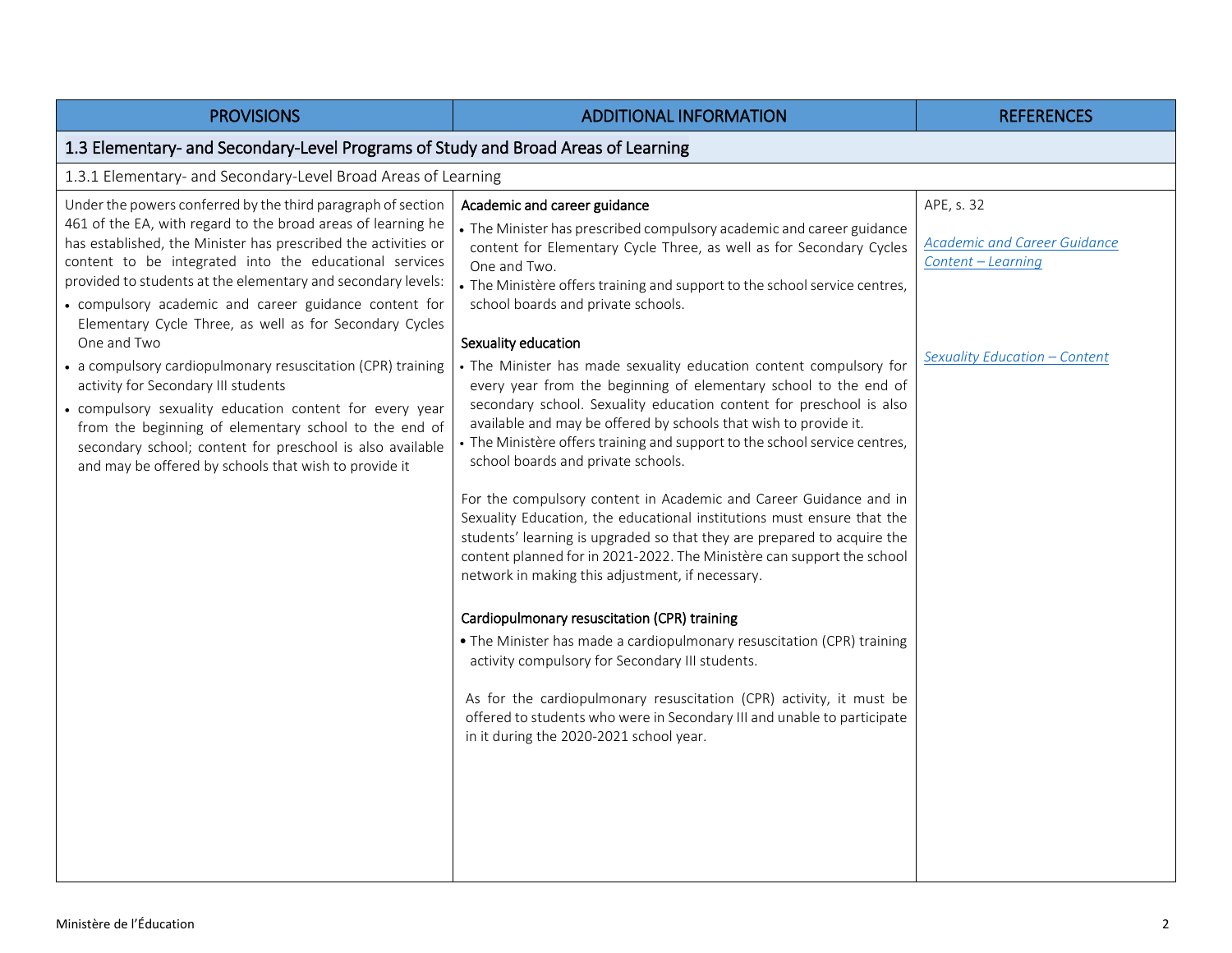<span id="page-8-3"></span><span id="page-8-2"></span><span id="page-8-1"></span><span id="page-8-0"></span>

| <b>PROVISIONS</b>                                                                                                                                                                                                                                                                                                                                                                                                                                                                              | <b>ADDITIONAL INFORMATION</b>                                                                                                        | <b>REFERENCES</b>                                                                                                                                                         |
|------------------------------------------------------------------------------------------------------------------------------------------------------------------------------------------------------------------------------------------------------------------------------------------------------------------------------------------------------------------------------------------------------------------------------------------------------------------------------------------------|--------------------------------------------------------------------------------------------------------------------------------------|---------------------------------------------------------------------------------------------------------------------------------------------------------------------------|
| 1.4 Programs for Students With Moderate to Severe Intellectual Impairments                                                                                                                                                                                                                                                                                                                                                                                                                     |                                                                                                                                      |                                                                                                                                                                           |
|                                                                                                                                                                                                                                                                                                                                                                                                                                                                                                | 1.4.1 CASP-I Education Program: A Competency-Based Approach to Social Participation - Elementary- and Secondary-Level of Instruction |                                                                                                                                                                           |
| School service centres and school boards that exempt<br>elementary- and secondary-school students aged 6 to 15 with<br>moderate to severe intellectual impairments (within the<br>meaning of section 1 of Schedule II to the BSR) from the<br>application of the provisions concerning the subject-time<br>allocation must use the programs of study established by the                                                                                                                        | This education program and detailed information on implementing it are<br>available on the Ministère's website.                      | BSR, s. 23.2<br>BSR, Schedule II<br><b>CASP-I Education Program: A</b>                                                                                                    |
| Minister:<br>• CASP-I Education Program: A Competency-Based Approach<br>to Social Participation                                                                                                                                                                                                                                                                                                                                                                                                |                                                                                                                                      | Competency-Based Approach to Social<br>Participation                                                                                                                      |
|                                                                                                                                                                                                                                                                                                                                                                                                                                                                                                | 1.4.2 Adapted programs of study - Challenges: An educational approach that facilitates social integration - Secondary School         |                                                                                                                                                                           |
| School service centres and school boards that exempt<br>students aged 16 to 21 with moderate to severe intellectual<br>impairments (within the meaning of section 1 of Schedule II<br>to the BSR) from the application of the provisions concerning<br>the subject-time allocation must use the programs of study<br>established by the Minister:<br>Adapted programs of study - Challenges: An educational<br>$\bullet$<br>approach that facilitates social integration - Secondary<br>School | These programs and detailed information on implementing them are<br>available on the Ministère's website.                            | BSR, s. 23.2<br>BSR, Schedule II<br>Adapted programs of study-<br>Challenges: An educational approach<br>that facilitates social integration -<br><b>Secondary School</b> |
| 1.5 Education Program for Students With a Profound Intellectual Impairment                                                                                                                                                                                                                                                                                                                                                                                                                     |                                                                                                                                      |                                                                                                                                                                           |
| School service centres and school boards that exempt<br>elementary- and secondary-school students with profound<br>intellectual impairments (within the meaning of section 2 of<br>Schedule II to the BSR) from the application of the provisions<br>concerning the subject-time allocation must use the<br>Education Program for Students With a Profound Intellectual<br>Impairment, established by the Minister. This program is for<br>students aged 4 to 21.                              | This education program and detailed information on implementing it are<br>available on the Ministère's website.                      | BSR, s. 23.2<br>BSR, Schedule II<br><b>Education Program for Students With</b><br>a Profound Intellectual Impairment                                                      |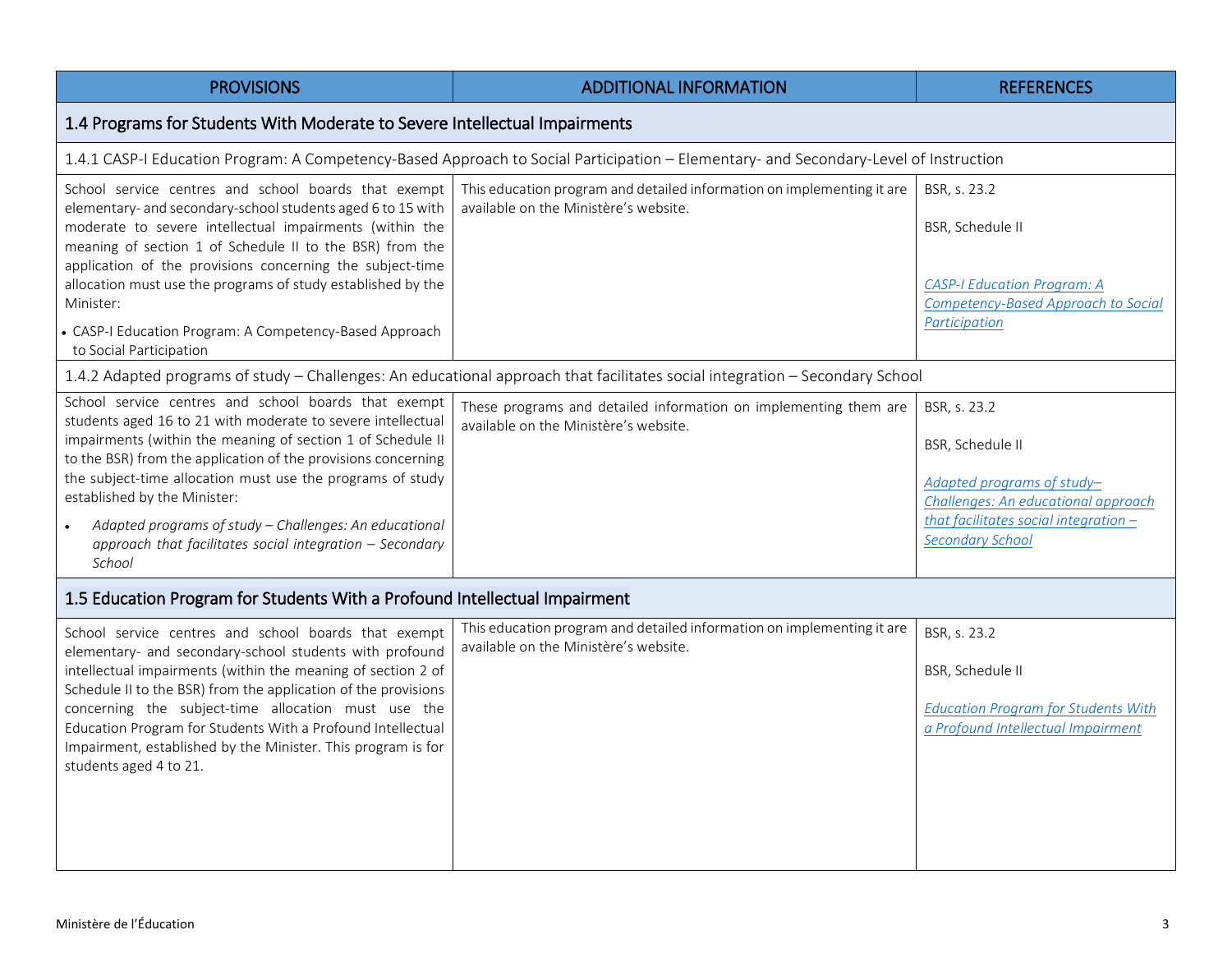<span id="page-9-3"></span><span id="page-9-2"></span><span id="page-9-1"></span><span id="page-9-0"></span>

| <b>PROVISIONS</b>                                                                                                                                                                                                                                                                                                                                      | <b>ADDITIONAL INFORMATION</b>                                                                                                                                                                                                                                                                                                                                                                                                                                                                                                                                                                                 | <b>REFERENCES</b>                                                                                                                                    |  |
|--------------------------------------------------------------------------------------------------------------------------------------------------------------------------------------------------------------------------------------------------------------------------------------------------------------------------------------------------------|---------------------------------------------------------------------------------------------------------------------------------------------------------------------------------------------------------------------------------------------------------------------------------------------------------------------------------------------------------------------------------------------------------------------------------------------------------------------------------------------------------------------------------------------------------------------------------------------------------------|------------------------------------------------------------------------------------------------------------------------------------------------------|--|
| 2 EVALUATION OF LEARNING AND THE PROVINCIAL REPORT CARD                                                                                                                                                                                                                                                                                                |                                                                                                                                                                                                                                                                                                                                                                                                                                                                                                                                                                                                               |                                                                                                                                                      |  |
| 2.1 Provincial Report Card                                                                                                                                                                                                                                                                                                                             |                                                                                                                                                                                                                                                                                                                                                                                                                                                                                                                                                                                                               |                                                                                                                                                      |  |
| The BSR has been amended for the 2021-2022 school year<br>and the report-card formats that will be used for that year are<br>presented in the schedules.                                                                                                                                                                                               |                                                                                                                                                                                                                                                                                                                                                                                                                                                                                                                                                                                                               | EA, s. 459<br>ABSR                                                                                                                                   |  |
| 2.2 Possible Exemption From the Provisions Relating to Results on the Provincial Report Card                                                                                                                                                                                                                                                           |                                                                                                                                                                                                                                                                                                                                                                                                                                                                                                                                                                                                               |                                                                                                                                                      |  |
| Section 30.4 of the BSR states that:<br>A school service centre may, to the extent and on the                                                                                                                                                                                                                                                          |                                                                                                                                                                                                                                                                                                                                                                                                                                                                                                                                                                                                               | BSR, s. 30.4                                                                                                                                         |  |
| conditions determined by the Minister, exempt handicapped<br>students or students with social maladjustments or learning<br>disabilities and students receiving welcoming services and<br>support in learning French from the application of the<br>provisions relating to results in this basic school regulation.                                    |                                                                                                                                                                                                                                                                                                                                                                                                                                                                                                                                                                                                               |                                                                                                                                                      |  |
| In this case, the school service centre, school board or private<br>school may exempt a student from the provisions relating to<br>results in section 2 of the report card prescribed by the BSR.                                                                                                                                                      |                                                                                                                                                                                                                                                                                                                                                                                                                                                                                                                                                                                                               |                                                                                                                                                      |  |
|                                                                                                                                                                                                                                                                                                                                                        | 2.2.1 Students With Handicaps, Social Maladjustments or Learning Disabilities Who Follow the Québec Education Program                                                                                                                                                                                                                                                                                                                                                                                                                                                                                         |                                                                                                                                                      |  |
| The modification of expected outcomes in connection with<br>the Québec Education Program (QEP) requirements is an<br>exceptional measure that enables a student to progress to<br>the best of their ability with respect to the learning provided<br>for in the QEP. It is agreed upon when developing the<br>student's individualized education plan. | The student is not exempted from taking the subject, but only from<br>the application of the provisions relating to results.<br>The decision to modify the expected outcomes in connection with<br>QEP requirements is taken jointly as part of the individualized<br>education plan process that includes the participation of the parents<br>and the student, if the student is capable of participating.                                                                                                                                                                                                   | BSR, s. 30.4; EA s. 96.14<br>BSR, ss. 30.1, 30.2 30.3 and 30.4<br>Differentiated Instruction: Helping<br>all students achieve educational<br>success |  |
| An exemption from the provisions relating to the results set<br>forth in the BSR may be granted to students with handicaps,<br>social maladjustments or learning disabilities, under the<br>following conditions:<br>The student has previously benefitted from regular<br>targeted interventions by their teacher and one or more<br>specialists.     | When the exemption is applied, a distinct course code, provided for<br>this purpose and different from the regular course code, is used.<br>This distinct course code signifies that QEP requirements have been<br>modified for this student.<br>In the Comments area for a subject in section 2 of the report card,<br>information must be indicated regarding the modified requirements<br>for the student. There must also be a comment on the report card<br>indicating that the result refers to the student's progress based on<br>the expectations set in the student's individualized education plan. |                                                                                                                                                      |  |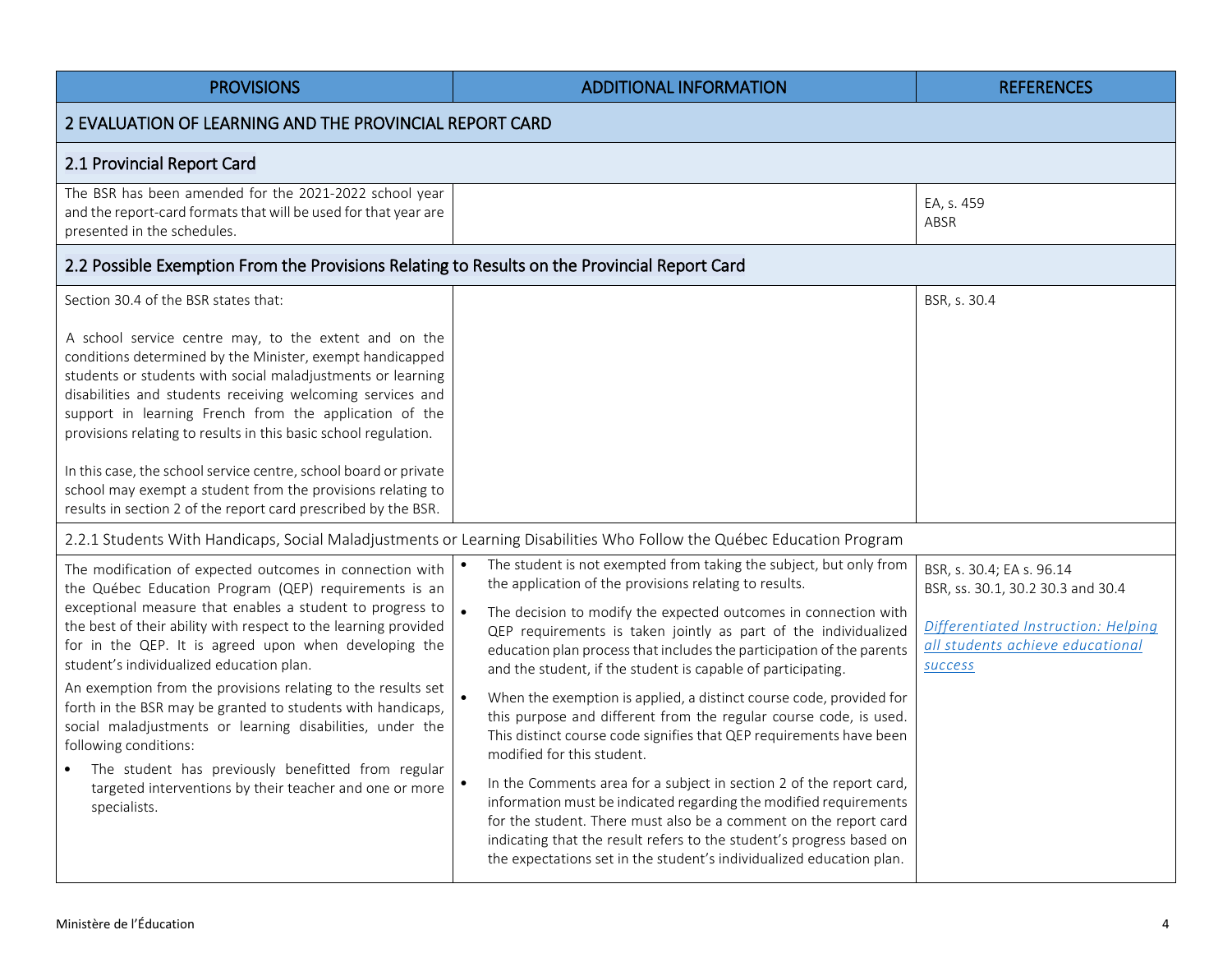<span id="page-10-0"></span>

| <b>PROVISIONS</b>                                                                                                                                                                                                                                                                                                                                                                                                                                                                                                                                                                | <b>ADDITIONAL INFORMATION</b>                                                                                                                                                                                                                                                                                                                  | <b>REFERENCES</b>                                                                                       |
|----------------------------------------------------------------------------------------------------------------------------------------------------------------------------------------------------------------------------------------------------------------------------------------------------------------------------------------------------------------------------------------------------------------------------------------------------------------------------------------------------------------------------------------------------------------------------------|------------------------------------------------------------------------------------------------------------------------------------------------------------------------------------------------------------------------------------------------------------------------------------------------------------------------------------------------|---------------------------------------------------------------------------------------------------------|
| The student's individualized education plan states that<br>they are incapable of meeting the requirements of the<br>program established by the Minister for that subject and<br>that, as a result, the requirements of the program have<br>been modified for this student.<br>The exemption from the provisions relating to results<br>therefore applies to the subjects targeted by the<br>student's individualized education plan. The mark<br>recorded in the student's report card corresponds to the<br>expectations set in the student's individualized education<br>plan. | The results recorded in the student's provincial report card are<br>$\bullet$<br>expressed as percentages.<br>The document entitled Differentiated Instruction: Helping all students<br>achieve educational success serves as an aid to decision making, in<br>particular when modifying expected outcomes with regard to QEP<br>requirements. |                                                                                                         |
| The exemption applies to:                                                                                                                                                                                                                                                                                                                                                                                                                                                                                                                                                        |                                                                                                                                                                                                                                                                                                                                                |                                                                                                         |
| the group average                                                                                                                                                                                                                                                                                                                                                                                                                                                                                                                                                                |                                                                                                                                                                                                                                                                                                                                                |                                                                                                         |
| the weighting for the terms<br>$\bullet$                                                                                                                                                                                                                                                                                                                                                                                                                                                                                                                                         |                                                                                                                                                                                                                                                                                                                                                |                                                                                                         |
| the obligation to use the Framework for the Evaluation of<br>Learning                                                                                                                                                                                                                                                                                                                                                                                                                                                                                                            |                                                                                                                                                                                                                                                                                                                                                |                                                                                                         |
| the obligation to include the student's result for an<br>examination set by the Minister in the student's final<br>mark, as described in sections 30.3 and 34 of the ABSR<br>for 2021-2022                                                                                                                                                                                                                                                                                                                                                                                       |                                                                                                                                                                                                                                                                                                                                                |                                                                                                         |
| In the Comments area of section 2 of the report card, it must<br>be indicated that the requirements of the QEP have been<br>modified for this student.                                                                                                                                                                                                                                                                                                                                                                                                                           |                                                                                                                                                                                                                                                                                                                                                |                                                                                                         |
|                                                                                                                                                                                                                                                                                                                                                                                                                                                                                                                                                                                  | 2.2.2 Students Who Have an Intellectual Impairment and Who Are Enrolled in Another Ministerial Program of Study                                                                                                                                                                                                                                |                                                                                                         |
| a) Students With a Moderate to Severe Intellectual<br>Impairment                                                                                                                                                                                                                                                                                                                                                                                                                                                                                                                 | . For the CASP-I Education Program, the information concerning<br>evaluation is available in the Guide to the Evaluation of Learning.                                                                                                                                                                                                          | BSR, ss. 30.1, 30.2 and 30.3                                                                            |
| For students who are taking one of the following ministerial<br>programs of study:                                                                                                                                                                                                                                                                                                                                                                                                                                                                                               |                                                                                                                                                                                                                                                                                                                                                | CASP-1 Education Program: A<br>Competency-Based Approach to Social<br>Participation                     |
| CASP-I Education Program: A Competency-Based<br>Approach to Social Participation                                                                                                                                                                                                                                                                                                                                                                                                                                                                                                 |                                                                                                                                                                                                                                                                                                                                                | Adapted programs of study -                                                                             |
| Adapted programs of study - Challenges: An educational<br>$\bullet$<br>approach that facilitates social integration $-$ Secondary<br>School                                                                                                                                                                                                                                                                                                                                                                                                                                      |                                                                                                                                                                                                                                                                                                                                                | Challenges: An educational approach<br>that facilitates social integration -<br><b>Secondary School</b> |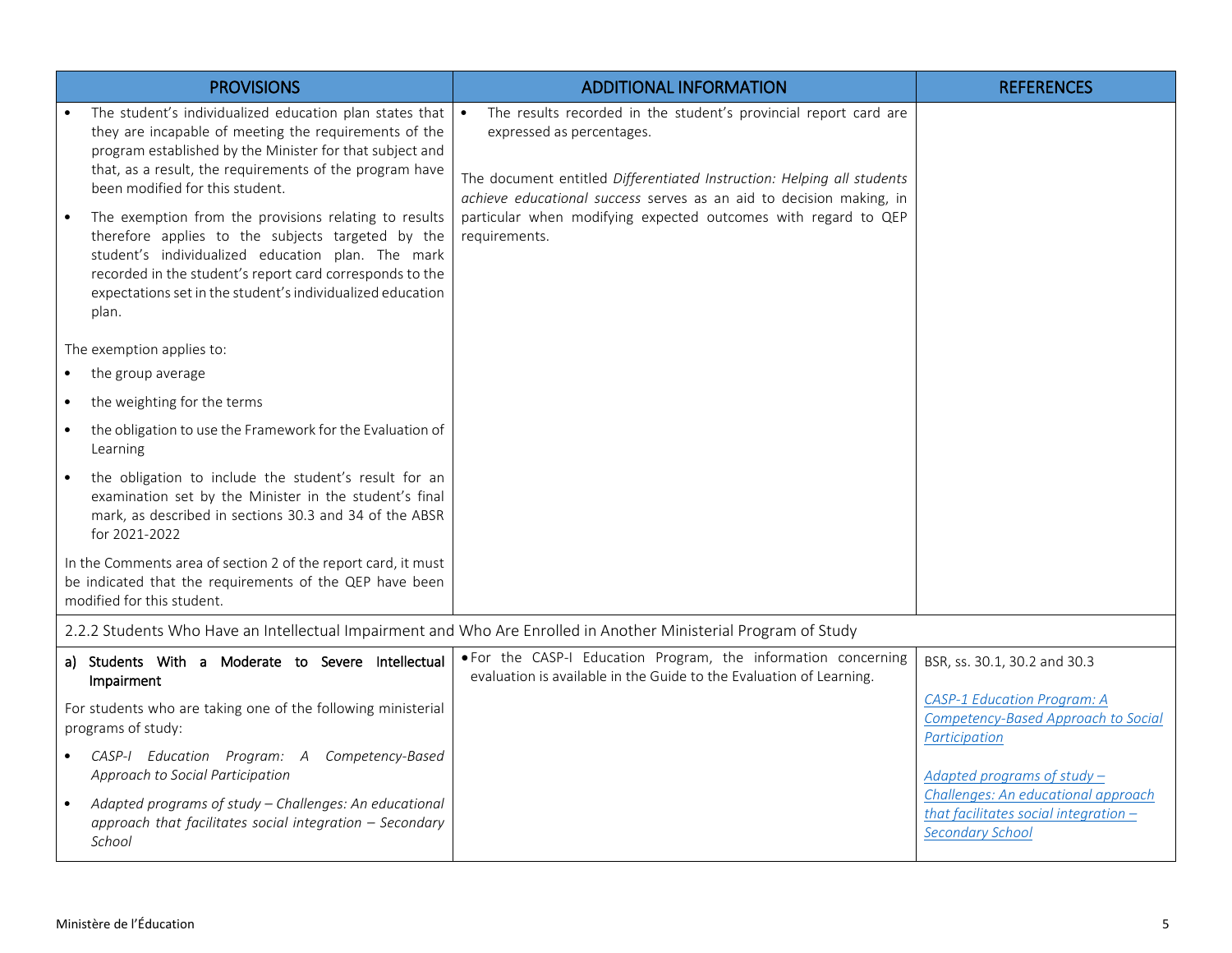<span id="page-11-0"></span>

| <b>PROVISIONS</b>                                                                                                                                                                                                  | <b>ADDITIONAL INFORMATION</b> | <b>REFERENCES</b>                                                                                             |
|--------------------------------------------------------------------------------------------------------------------------------------------------------------------------------------------------------------------|-------------------------------|---------------------------------------------------------------------------------------------------------------|
| The information concerning the exemptions granted and the<br>results to be entered in section 2 of the report card<br>prescribed by the BSR can be found in the following schedules<br>of these Annual Directives: |                               | Guide to the Evaluation of Learning -<br><b>CASP-I Education Program</b>                                      |
| Schedule II for the CASP-I Education Program: A<br>Competency-Based Approach to Social Participation                                                                                                               |                               |                                                                                                               |
| Schedule III for the Adapted programs of study -<br>$\bullet$<br>Challenges: An educational approach that facilitates<br>social integration - Secondary School                                                     |                               |                                                                                                               |
| b) Students With a Profound Intellectual Impairment                                                                                                                                                                |                               | BSR, ss. 30.1, 30.2 and 30.3                                                                                  |
| For students who are taking the following ministerial<br>program:<br>Education Program for Students With a Profound<br>Intellectual Impairment                                                                     |                               | Scales of Competency Levels-<br>Education Program for Students with a<br>Profound Intellectual Impairment     |
| The information concerning the exemptions granted and the<br>results to be entered in section 2 of the report card<br>prescribed by the BSR can be found in Schedule IV of these<br>Annual Directives.             |                               |                                                                                                               |
| 2.2.3 Students Enrolled in the Work-Oriented Training Path (WOTP)                                                                                                                                                  |                               |                                                                                                               |
| For students enrolled in the Work-Oriented Training Path<br>(WOTP):<br>Prework Training Program (PTP)<br>$\bullet$<br>Training for a Semiskilled Trade (TST)<br>$\bullet$                                          |                               | BSR, ss. 30.1, 30.2 and 30.3<br>Frameworks for the Evaluation of<br>Learning - Work-Oriented Training<br>Path |
| the information concerning the exemptions granted and the<br>marks to be entered in section 2 of the report card prescribed<br>by the BSR is available in Schedule V to these Annual<br>Directives.                |                               |                                                                                                               |
|                                                                                                                                                                                                                    |                               |                                                                                                               |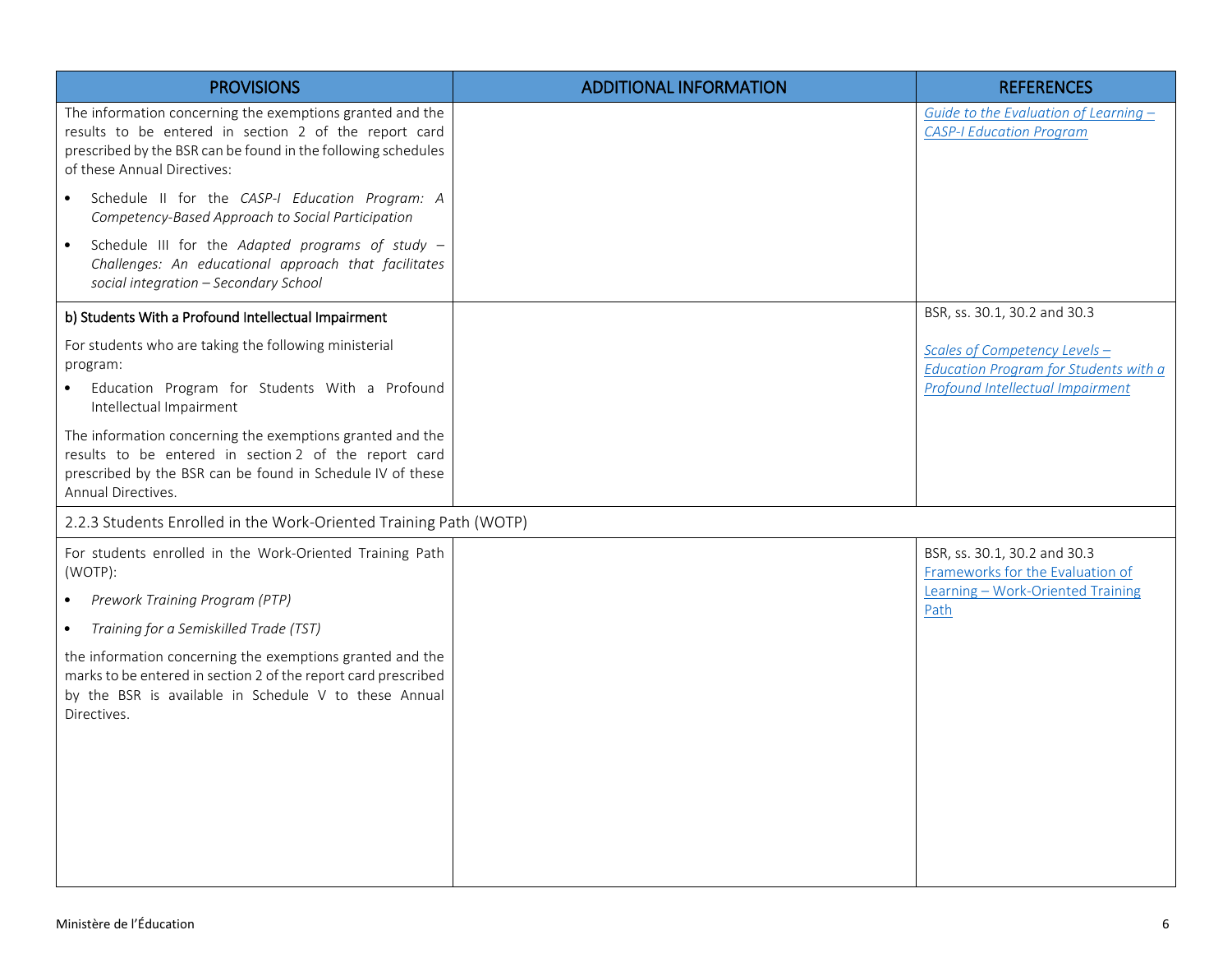<span id="page-12-0"></span>

| <b>PROVISIONS</b>                                                                                                                                                                                                                                                                                                                                                                                                                                                                                                                                                                                                                                                                                                                                                                                                                                                                                                                                                                                                                                                                                                                                                                                                                                                                                                                                          | <b>ADDITIONAL INFORMATION</b>                                                                                                                                                                                                                                                                                                                                                                                                                                                                                                                                                                                                                                                                                                                                                                                                                                                                                                                                                                                                                                                                                                                                                                                                                                                                                                                                                                                                                                                                                                                                                                    | <b>REFERENCES</b>                                                                                                                                                                                                                                                                                                                                                                                                                                                                                                                                                                                                                                                                                            |  |
|------------------------------------------------------------------------------------------------------------------------------------------------------------------------------------------------------------------------------------------------------------------------------------------------------------------------------------------------------------------------------------------------------------------------------------------------------------------------------------------------------------------------------------------------------------------------------------------------------------------------------------------------------------------------------------------------------------------------------------------------------------------------------------------------------------------------------------------------------------------------------------------------------------------------------------------------------------------------------------------------------------------------------------------------------------------------------------------------------------------------------------------------------------------------------------------------------------------------------------------------------------------------------------------------------------------------------------------------------------|--------------------------------------------------------------------------------------------------------------------------------------------------------------------------------------------------------------------------------------------------------------------------------------------------------------------------------------------------------------------------------------------------------------------------------------------------------------------------------------------------------------------------------------------------------------------------------------------------------------------------------------------------------------------------------------------------------------------------------------------------------------------------------------------------------------------------------------------------------------------------------------------------------------------------------------------------------------------------------------------------------------------------------------------------------------------------------------------------------------------------------------------------------------------------------------------------------------------------------------------------------------------------------------------------------------------------------------------------------------------------------------------------------------------------------------------------------------------------------------------------------------------------------------------------------------------------------------------------|--------------------------------------------------------------------------------------------------------------------------------------------------------------------------------------------------------------------------------------------------------------------------------------------------------------------------------------------------------------------------------------------------------------------------------------------------------------------------------------------------------------------------------------------------------------------------------------------------------------------------------------------------------------------------------------------------------------|--|
| 2.2.4 Students Receiving Special Welcoming Services and Support in Learning French                                                                                                                                                                                                                                                                                                                                                                                                                                                                                                                                                                                                                                                                                                                                                                                                                                                                                                                                                                                                                                                                                                                                                                                                                                                                         |                                                                                                                                                                                                                                                                                                                                                                                                                                                                                                                                                                                                                                                                                                                                                                                                                                                                                                                                                                                                                                                                                                                                                                                                                                                                                                                                                                                                                                                                                                                                                                                                  |                                                                                                                                                                                                                                                                                                                                                                                                                                                                                                                                                                                                                                                                                                              |  |
| The modification of outcomes with regard to QEP<br>requirements may be applied for students whose French-<br>language skills do not allow them, temporarily, to carry out all<br>the learning in this language or to fully demonstrate it. This<br>decision is part of a multidisciplinary analysis process.<br>School service centres may exempt students who are<br>receiving special welcoming services and support in learning<br>French from the provisions concerning student results, as<br>outlined in the BSR. This exemption applies to the subjects<br>targeted following the analysis process. The mark indicated in<br>the student's report card corresponds to the outcomes<br>established for that student.<br>This exemption applies to all of the following elements:<br>the group average, as described in section 30.1 of the<br>$\bullet$<br><b>BSR</b><br>the weighting for the terms, as described in the second<br>paragraph of section 30.2 of the BSR<br>the obligation to use the Framework for the Evaluation<br>of Learning for subjects other than Intégration<br>linguistique, scolaire et sociale (ILSS)<br>the obligation to include the student's result for an $\cdot$<br>$\bullet$<br>examination set by the Minister in the student's final<br>mark, as described in sections 30.3 and 34 of the ABSR<br>for 2021-2022 | This exemption applies to students who are receiving special<br>$\bullet$<br>welcoming services and support in Learning French, regardless of<br>how these services are organized in the school. If the exemption<br>applies to one or more subjects, the Intégration linguistique,<br>scolaire et sociale (in elementary or in secondary schools) program<br>must be used.<br>In subjects to which the exemption from the provisions concerning<br>student results applies, the result is expressed as a rating. A subject<br>mark is not required for subjects for which detailed results are<br>recorded on the report card, and teachers are not obligated to<br>produce a final result for the various subjects.<br>The proposed key regarding the rating scale to be used for<br>$\bullet$<br>exempted subjects other than Intégration linguistique, scolaire et<br>sociale is provided in Schedule VI to these Annual Directives.<br>In cases where the exemption is applied, a course code and name<br>different from that of the regular course are used. These are<br>distinctive identifiers signifying that the outcomes with regard to<br>QEP requirements have been modified for this student.<br>The results for subjects to which the exemption does not apply are<br>expressed as percentages.<br>For the Intégration linguistique, scolaire et sociale programs in<br>elementary and secondary schools, the Paliers pour l'évaluation du<br>français documents (tools for evaluating French) are provided to<br>teachers and serve as a reference when preparing report cards. | BSR, ss. 6, 7 and 30.4<br>BSR, ss. 6, 7, 30.1, 30.2, 30.3 and 30.4<br>Différenciation pédagogique : Soutenir<br>tous les élèves pour favoriser leur<br>réussite éducative<br>Paliers pour l'évaluation du<br>français - programme d'intégration<br>linguistique, scolaire et social du<br>primaire<br>Cadre d'évaluation des apprentissages<br>du programme d'intégration<br>linguistique, scolaire et social -<br>primaire<br>Info-Sanction 21-22-02<br>Paliers pour l'évaluation du<br>français - programme d'intégration<br>linguistique, scolaire et sociale du<br>secondaire<br>Cadre d'évaluation des apprentissages<br>du programme d'intégration<br>linguistique, scolaire et social -<br>secondaire |  |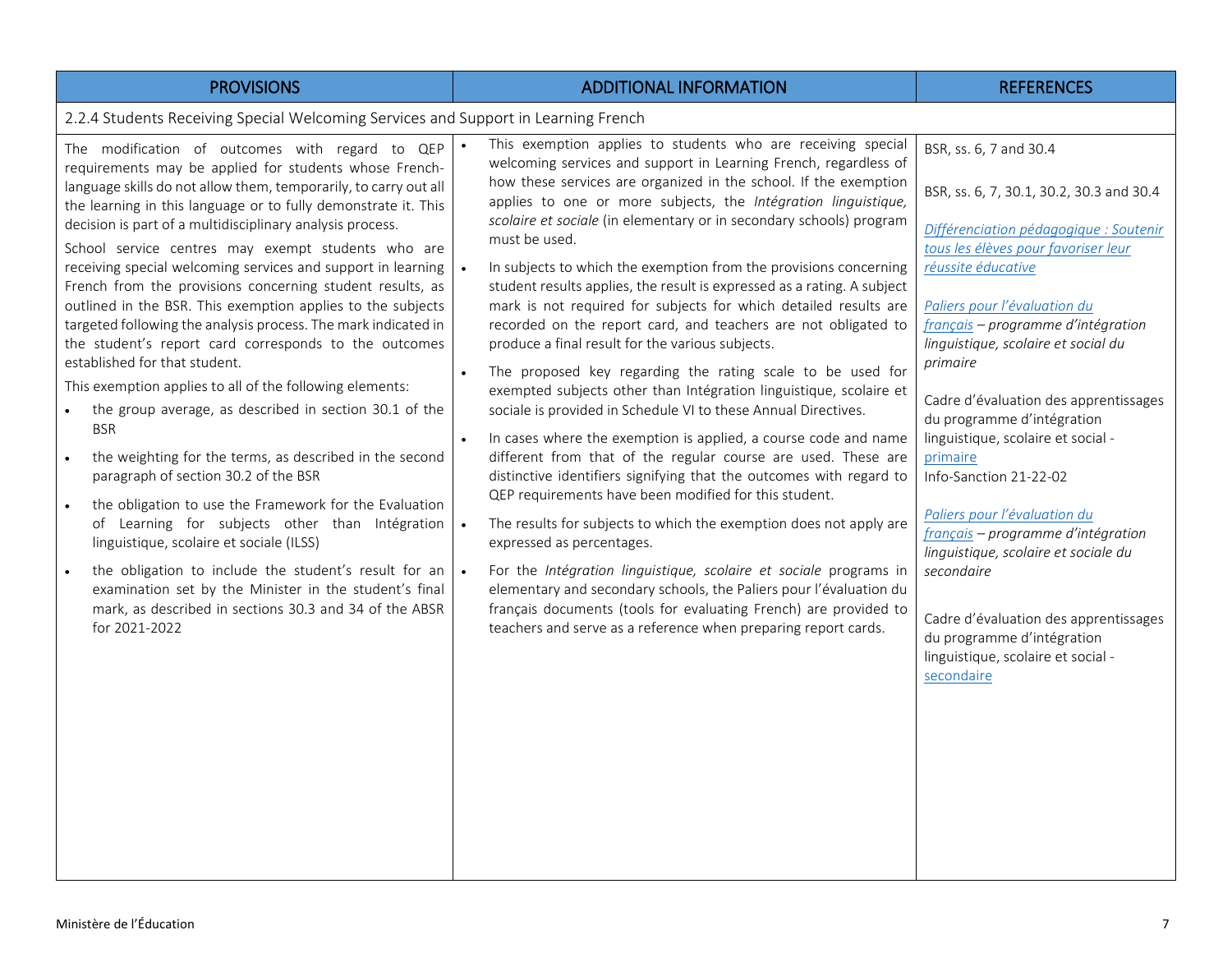<span id="page-13-2"></span><span id="page-13-1"></span><span id="page-13-0"></span>

| <b>PROVISIONS</b>                                                                                                                                                                                                                                                                                                                                                                                                                                                                        | <b>ADDITIONAL INFORMATION</b>                                                                                                                                                                                          | <b>REFERENCES</b>                                                                                                                            |
|------------------------------------------------------------------------------------------------------------------------------------------------------------------------------------------------------------------------------------------------------------------------------------------------------------------------------------------------------------------------------------------------------------------------------------------------------------------------------------------|------------------------------------------------------------------------------------------------------------------------------------------------------------------------------------------------------------------------|----------------------------------------------------------------------------------------------------------------------------------------------|
| 3 EXAMINATIONS SET BY THE MINISTER                                                                                                                                                                                                                                                                                                                                                                                                                                                       |                                                                                                                                                                                                                        |                                                                                                                                              |
| 3.1 Admission to examinations set by the Minister                                                                                                                                                                                                                                                                                                                                                                                                                                        |                                                                                                                                                                                                                        |                                                                                                                                              |
| With regard to admission to a uniform examination, section<br>31 of the BSR stipulates:<br>To be admitted to an examination set by the Minister,<br>secondary students must have been legally enrolled in a<br>school, and must have taken the corresponding program or<br>received appropriate instruction at home following an<br>exemption from school attendance in accordance with<br>subparagraph 4 of the first paragraph of section 15 of the<br>Education Act (chapter I-13.3). | No student who has taken a program may be prevented from taking an<br>examination set by the Minister because they have not attended a<br>sufficient number of classes or because their school marks are too low.      | EA, s. 231<br>BSR, s. 31<br>Administrative Guide for the<br>Certification of Studies and<br><b>Management of Ministerial</b><br>Examinations |
| However, students exempted from taking the program<br>because they have shown that they have achieved the<br>objectives of that program by passing a compulsory<br>examination set by the school or the school service centre<br>may be admitted to an examination set by the Minister.<br>However, ministerial examinations remain cancelled for<br>students who were enrolled in a program during the<br>2019-2020 and 2020-2021 school years.                                         | The pandemic resulted in the cancellation of the ministerial<br>examinations for the 2019-2020 and 2020-2021 school years.<br>Consequently, not all students will be able to take examinations set by<br>the minister. | Info-Sanction number 21-22-09                                                                                                                |
| Therefore, students who were still in a fail situation at the end<br>of the 2019-2020 and 2020-2021 school years must be<br>evaluated locally, except for those who are retaking this<br>program in 2021-2022 (on the student's timetable)."                                                                                                                                                                                                                                             |                                                                                                                                                                                                                        |                                                                                                                                              |
|                                                                                                                                                                                                                                                                                                                                                                                                                                                                                          | 3.2 Compulsory examinations set by the Minister for studies leading to the awarding of a Secondary School Diploma (Secondary IV and Secondary V)                                                                       |                                                                                                                                              |
|                                                                                                                                                                                                                                                                                                                                                                                                                                                                                          | For the 2021-2022 school year, the compulsory examinations set by the<br>Minister are:<br>Secondary IV                                                                                                                 | BSR, s. 30.3                                                                                                                                 |
| Compulsory examinations set by the Minister are<br>administered in Secondary IV and V.                                                                                                                                                                                                                                                                                                                                                                                                   | • Science and Technology or Applied Science and Technology<br>- Theory component<br>• Mathematics (Science, Technical and Scientific or Cultural, Social and<br>Technical option)<br>- Mathematical reasoning          | ABSR, s. 30.3                                                                                                                                |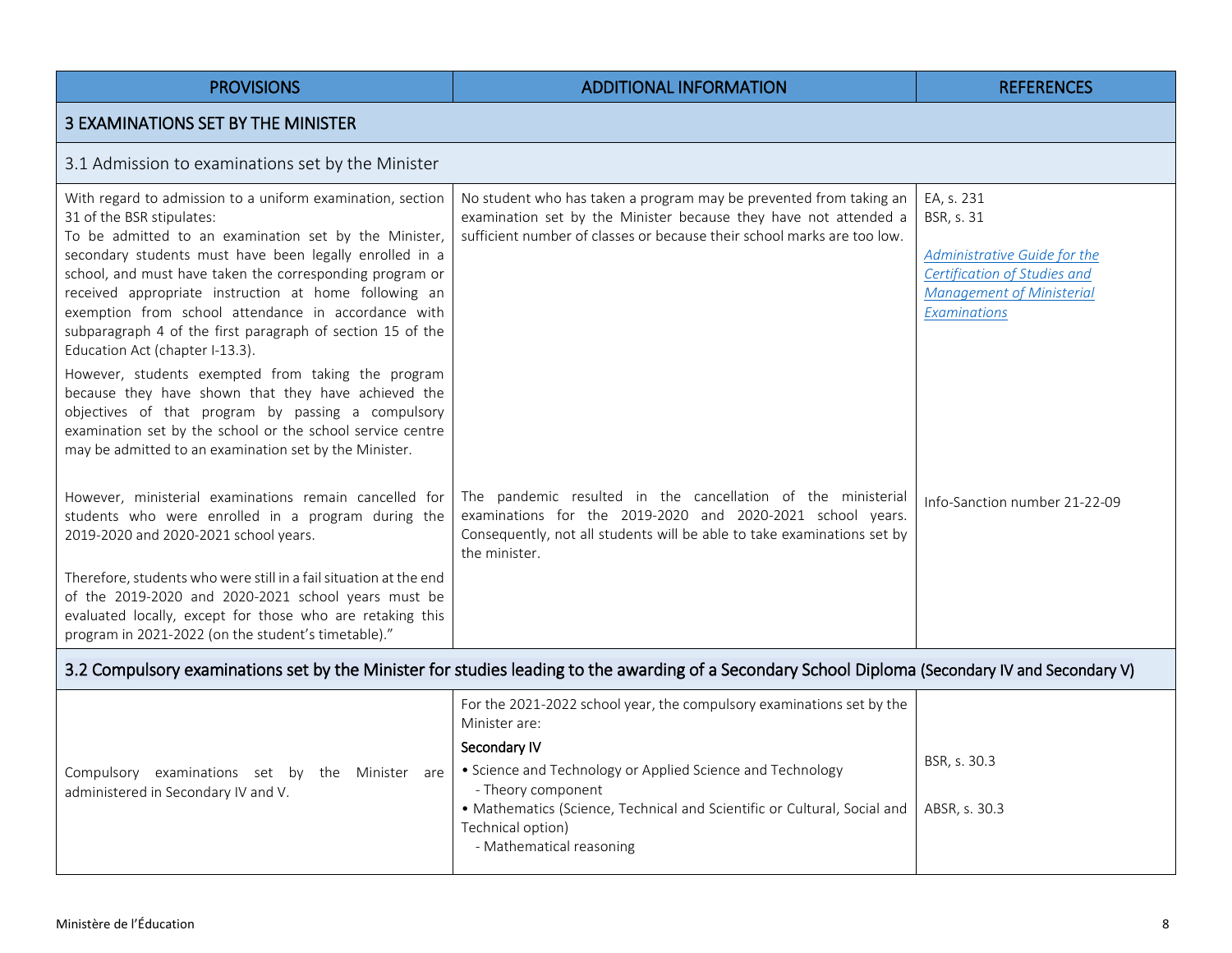<span id="page-14-0"></span>

| <b>PROVISIONS</b>                                                                                               | <b>ADDITIONAL INFORMATION</b>                                                                                                                                                                                                                                                                                                                                                                                                                             | <b>REFERENCES</b> |
|-----------------------------------------------------------------------------------------------------------------|-----------------------------------------------------------------------------------------------------------------------------------------------------------------------------------------------------------------------------------------------------------------------------------------------------------------------------------------------------------------------------------------------------------------------------------------------------------|-------------------|
|                                                                                                                 | Secondary V:<br>· Français, langue d'enseignement<br>- Écriture<br>• English Language Arts<br>- Reading<br>- Writing<br>• English as a Second Language<br>- Comprehension (enriched program)<br>- Writing (core and enriched programs)<br>- Verbal communication (core program)<br>· Français, langue seconde<br>- Interaction orale (programme de base)<br>- Compréhension (programmes de base et enrichi)<br>- Écriture (programmes de base et enrichi) |                   |
| 3.3 Compulsory examinations set by the Minister (Elementary 4, Elementary 6 and Secondary II)                   |                                                                                                                                                                                                                                                                                                                                                                                                                                                           |                   |
| Compulsory examinations set by the Minister are<br>administered in Elementary 4, Elementary 6 and Secondary II. | For the 2021-2022 school year, the compulsory examinations set by the<br>Minister are:                                                                                                                                                                                                                                                                                                                                                                    | BSR, s. 30.3      |
|                                                                                                                 | Elementary 4<br>· Français, langue d'enseignement<br>- Lecture<br>- Écriture                                                                                                                                                                                                                                                                                                                                                                              | ABSR, s. 30.3     |
|                                                                                                                 | Elementary 6<br>· Français, langue d'enseignement<br>- Lecture<br>- Écriture<br>• English Language Arts<br>- Reading<br>- Writing<br>• Mathematics<br>- Solution of a situational problem<br>- Mathematical reasoning<br>Secondary II<br>· Français, langue d'enseignement<br>- Écriture                                                                                                                                                                  |                   |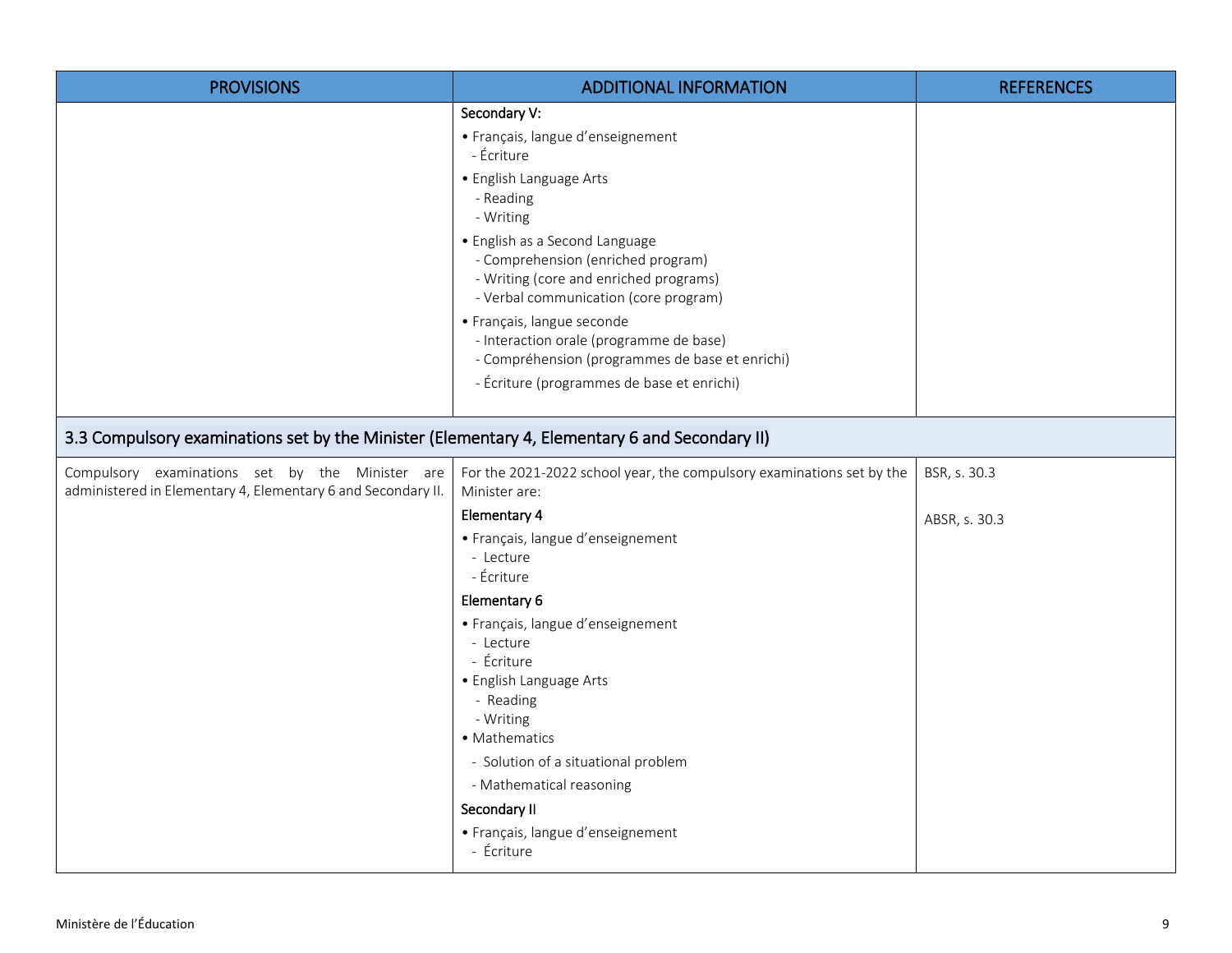<span id="page-15-3"></span><span id="page-15-2"></span><span id="page-15-1"></span><span id="page-15-0"></span>

| <b>PROVISIONS</b>                                                                                                                                                                                                                                                                                                                        | <b>ADDITIONAL INFORMATION</b>                                                                                                                                                                                                                                                                                                                                                                                                                                                                                                                                                                                                                                                                                                                                | <b>REFERENCES</b>                                                                                                                            |
|------------------------------------------------------------------------------------------------------------------------------------------------------------------------------------------------------------------------------------------------------------------------------------------------------------------------------------------|--------------------------------------------------------------------------------------------------------------------------------------------------------------------------------------------------------------------------------------------------------------------------------------------------------------------------------------------------------------------------------------------------------------------------------------------------------------------------------------------------------------------------------------------------------------------------------------------------------------------------------------------------------------------------------------------------------------------------------------------------------------|----------------------------------------------------------------------------------------------------------------------------------------------|
| <b>4 CERTIFICATIONS AND ATTESTATIONS</b>                                                                                                                                                                                                                                                                                                 |                                                                                                                                                                                                                                                                                                                                                                                                                                                                                                                                                                                                                                                                                                                                                              |                                                                                                                                              |
| 4.1 Attestation of Competencies for Adapted Programs of Study for Students With Moderate to Severe Intellectual Impairments                                                                                                                                                                                                              |                                                                                                                                                                                                                                                                                                                                                                                                                                                                                                                                                                                                                                                                                                                                                              |                                                                                                                                              |
| On the recommendation of the school service centre or<br>school board, an attestation of competencies is issued at the<br>end of their schooling to students 16 years of age or over, on<br>the condition that:<br>• they have met the requirements of the programs that<br>were taught                                                  | For these programs established by the Minister, the requirements for<br>issuing an attestation of competencies are as follows:<br>• Students must have completed at least 900 hours of training for all of<br>the competencies under Section I - Basic Subjects.<br>• Students must have completed at least 1000 hours of training for both<br>of the competencies under Section II - Social Integration.<br>For an attestation to be issued, a request must be submitted to the<br>Direction de la sanction des études at: Sanction.DSE@education.gouv.gc.ca.<br>The request must contain the information indicated in section 2.2.3 of<br>the Administrative Guide for the Certification of Studies and<br>Management of Ministerial Examinations.         | EA, s. 471<br><b>Administrative Guide for the</b><br>Certification of Studies and<br><b>Management of Ministerial</b><br><b>Examinations</b> |
| 4.2 Attestation of Competencies for the Educational Program for Students With a Profound Intellectual Impairment                                                                                                                                                                                                                         |                                                                                                                                                                                                                                                                                                                                                                                                                                                                                                                                                                                                                                                                                                                                                              |                                                                                                                                              |
| On the recommendation of the school service centre or<br>school board, an attestation of competencies is issued at the<br>end of their schooling to students 16 years of age or over, on<br>the condition that:<br>• they have met the requirements of the programs that<br>were taught                                                  | For this program established by the Minister, the requirements for<br>issuing an attestation of competencies are as follows:<br>. For the last three years of school attendance, students must have<br>accumulated at least 600 hours of schooling each year.<br>• Students must have achieved at least the moderate level (level 2) for<br>each of the competencies in the program.<br>For an attestation to be issued, a request must be submitted by email to<br>Direction<br>de<br>the<br>la<br>sanction<br>des<br>études<br>at<br>Sanction.DSE@education.gouv.gc.ca. The request must contain the<br>information indicated in section 2.2.3 of the Administrative Guide for the<br>Certification of Studies and Management of Ministerial Examinations. | EA, s. 471<br>Administrative Guide for the<br>Certification of Studies and<br><b>Management of Ministerial</b><br><b>Examinations</b>        |
| 4.3 Prework Training Certificate                                                                                                                                                                                                                                                                                                         |                                                                                                                                                                                                                                                                                                                                                                                                                                                                                                                                                                                                                                                                                                                                                              |                                                                                                                                              |
| Section 33 of the BSR states that:<br>On the recommendation of the school service centre, the<br>Minister shall award a pre-work training certificate to every<br>student who has completed the training of not less than<br>2,700 hours and has successfully completed the work skills<br>education program of not less than 900 hours. | The COVID-19 health crisis resulted in changes regarding the hours of<br>training for students taking the Prework Training Certificate. Because<br>educational services were interrupted, 350 fewer hours of training were<br>provided in 2019-2020 and a reduction of up to 75 hours is possible in<br>the preparation for the job market subject in 2020-2021 of the second<br>year of training. These reductions are taken into account with regard to<br>the eligibility requirements for obtaining a certificate. The applicable<br>terms and conditions will be communicated as soon as they come into<br>force for 2021-2022.                                                                                                                         | EA, s. 471<br>ABSR, s. 33 (2020)                                                                                                             |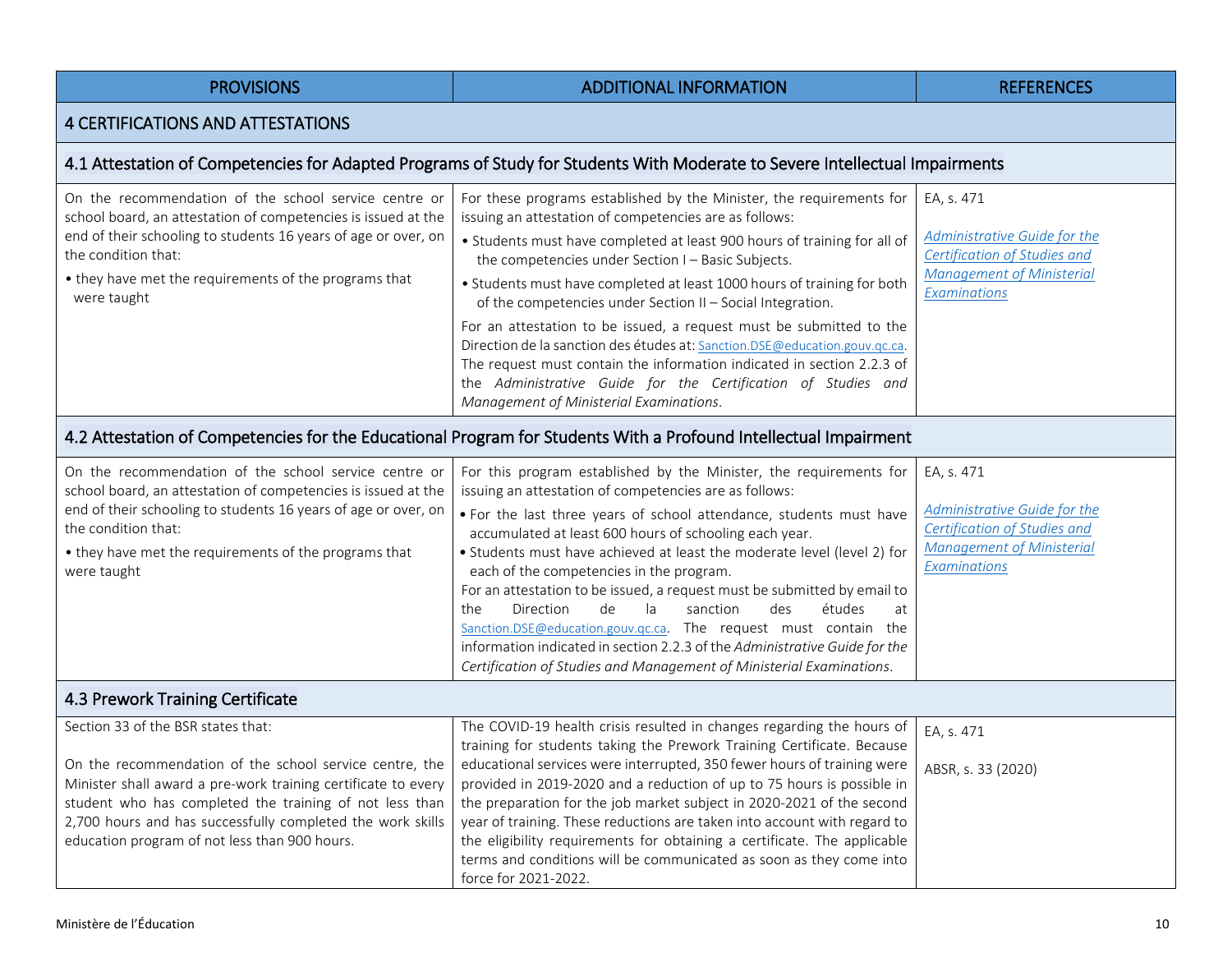<span id="page-16-0"></span>

| <b>PROVISIONS</b>                                                                                                                                                                                                                                                                                                                                                                                                                                                                                          | <b>ADDITIONAL INFORMATION</b>                                                                                                                                                                                                                                                                 | <b>REFERENCES</b>                                                                                                                                                                   |
|------------------------------------------------------------------------------------------------------------------------------------------------------------------------------------------------------------------------------------------------------------------------------------------------------------------------------------------------------------------------------------------------------------------------------------------------------------------------------------------------------------|-----------------------------------------------------------------------------------------------------------------------------------------------------------------------------------------------------------------------------------------------------------------------------------------------|-------------------------------------------------------------------------------------------------------------------------------------------------------------------------------------|
|                                                                                                                                                                                                                                                                                                                                                                                                                                                                                                            | The changes made to the requirements for obtaining a Prework Training<br>Certificate will also apply to a Certificate in On-the-Job Training in a<br>Recycling Facility.                                                                                                                      |                                                                                                                                                                                     |
| 5 ADMISSION OF STUDENTS OVER THE AGE LIMIT                                                                                                                                                                                                                                                                                                                                                                                                                                                                 |                                                                                                                                                                                                                                                                                               |                                                                                                                                                                                     |
| Beginning on the first day of the calendar for the 2021-2022<br>school year, any person to whom section 14 of the BSR<br>applies may receive educational services provided in a school<br>if they are likely to fulfill the requirements set by the BSR for<br>obtaining, during this school year, one of the following:<br>• Secondary School Diploma<br>• Prework Training Certificate<br>• Training Certificate for a Semiskilled Trade<br>• Certificate in On-the-Job Training in a Recycling Facility | The rules for funding students over the age limit are found in the budget<br>rules in the section entitled Allocation de base pour les activités<br>éducatives de la formation générale des jeunes (base allocation for<br>educational activities for general education in the youth sector). | BSR, s. 14<br>Règles budgétaires de fonctionnement<br>pour les années scolaires 2021-2022 à<br>2023-2024 (Operating budget rules for<br>the 2021-2022 to 2023-2024 school<br>years) |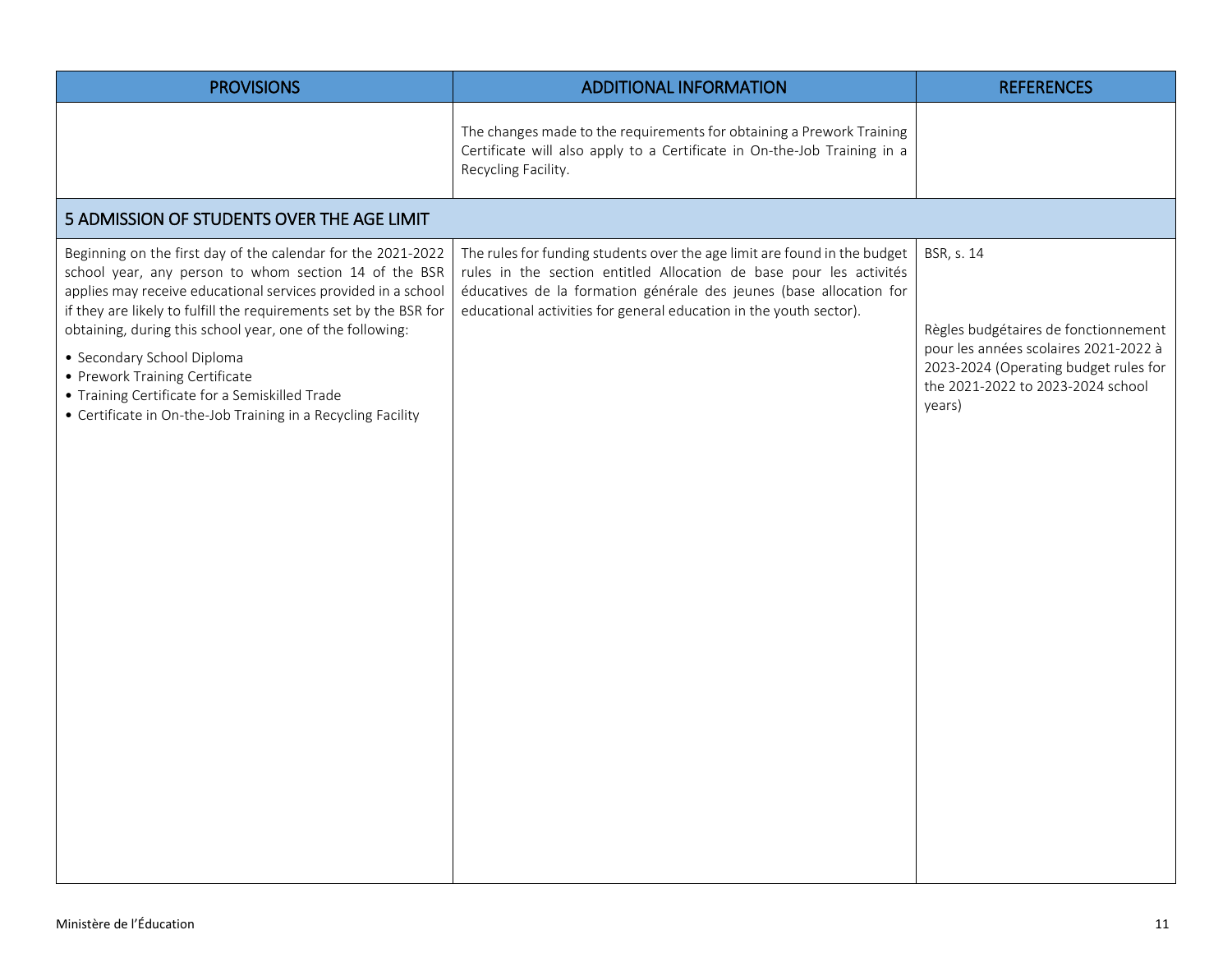#### SCHEDULE I: SUBJECTS FOR WHICH THE MINISTER HAS ESTABLISHED A PROGRAM OF STUDY

#### Secondary Cycle Two

#### General Education and Applied General Education Paths

<span id="page-17-0"></span>

| Spanish as a Third Language<br>(141-304 or 641-304; 141-404 or 641-404;<br>141-504 or 641-504)<br>4 credits | Secondary III, IV and V                      |
|-------------------------------------------------------------------------------------------------------------|----------------------------------------------|
| <b>Science and the Environment</b><br>(058-402 or 558-402)<br>2 credits                                     | Secondary IV, Applied General Education Path |
| <b>Environmental Science and Technology</b><br>(058-404 or 558-404)<br>4 credits                            | Secondary IV, General Education Path         |
| <b>Physics</b><br>(053-504 or 553-504)<br>4 credits                                                         | Secondary V                                  |
| Chemistry<br>(051-504 or 551-504)<br>4 credits                                                              | Secondary V                                  |
| <b>Drama</b><br>(170-304 or 670-304; 170-404 or 670-404;<br>170-504 or 670-504)<br>4 credits                | Secondary III, IV and V                      |
| <b>Visual Arts</b><br>(168-304 or 668-304; 168-404 or 668-404;<br>168-504 or 668-504)<br>4 credits          | Secondary III, IV and V                      |
| Dance<br>(172-304 or 672-304; 172-404 or 672-404;<br>172-504 or 672-504)<br>4 credits                       | Secondary III, IV and V                      |
| Music<br>(169-304 or 669-304; 169-404 or 669-404;<br>169-504 or 669-504)<br>4 credits                       | Secondary III, IV and V                      |
| <b>Drama and Multimedia</b><br>(170-394 or 670-394; 170-494 or 670-494;<br>170-594 or 670-594)<br>4 credits | Secondary III, IV and V                      |

| <b>Visual Arts and Multimedia</b><br>(168-394 or 668-394; 168-494 or 668-494;<br>168-594 or 668-594)<br>4 credits | Secondary III, IV and V                                                                 |
|-------------------------------------------------------------------------------------------------------------------|-----------------------------------------------------------------------------------------|
| <b>Dance and Multimedia</b><br>(172-394 or 672-394; 172-494 or 672-494;<br>172-594 or 672-594)<br>4 credits       | Secondary III, IV and V                                                                 |
| <b>Music and Multimedia</b><br>(169-394 or 669-394; 169-494 or 669-494;<br>169-594 or 669-594)<br>4 credits       | Secondary III, IV and V                                                                 |
| <b>Personal Orientation Project</b><br>(106-304 or 606-304; 106-404 or 606-404)<br>4 credits                      | Secondary IV and V, General Education Path and<br><b>Applied General Education Path</b> |
| Entrepreneurship<br>(104-532 or 604-532; 104-534 or 604-534)<br>2 or 4 credits                                    | Secondary III, IV and V, General Education Path                                         |
| <b>Exploration of Vocational Training</b><br>(198-402 or 698-402; 198-404 or 698-404)<br>2 or 4 credits           | Secondary III, IV and V, General Education Path                                         |
| <b>Cultural Geography</b><br>(092-594 or 592-594)<br>4 credits                                                    | Secondary V                                                                             |
| History of the 20th Century<br>(085-594 or 585-594)<br>4 credits                                                  | Secondary V                                                                             |
| <b>Integrative Project</b><br>(102-502 or 602-502)<br>2 credits                                                   | Secondary V, General Education Path and<br><b>Applied General Education Path</b>        |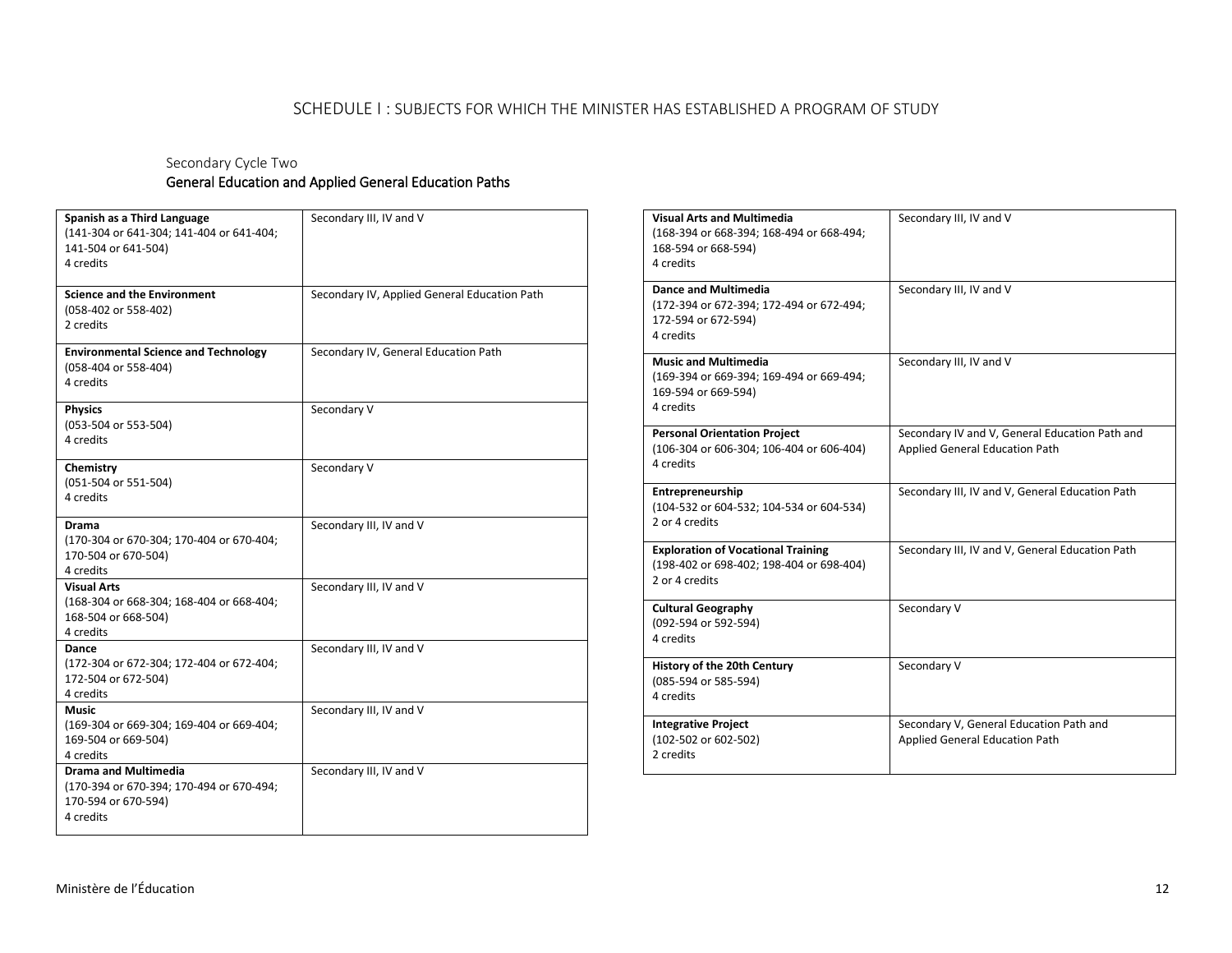# <span id="page-18-0"></span>SCHEDULE II : INFORMATION CONCERNING THE MARKS TO BE ENTERED IN SECTION 2 OF THE REPORT CARD PRESCRIBED BY THE BSR FOR STUDENTS ENROLLED IN THE CASP-I EDUCATION PROGRAM: A COMPETENCY-BASED APPROACH TO SOCIAL PARTICIPATION

Under section 30.4 of the *Basic school regulation for preschool, elementary and secondary education* (BSR), students who are enrolled in the *CASP-I Education Program: A Competency-Based Approach to Social Participation* are exempted from the application of the provisions in sections 30.1, 30.2 and 30.3 of the BSR pertaining to the results for each of the programs.

The school system is provided with the Guide to the Evaluation of Learning to support teachers in evaluating the competencies targeted in the *CASP-I Education Program: A Competency-Based Approach to Social Participation* and in implementing practices involving the transmission of information to parents.

The results recorded in section 2 of the report card must be expressed, in double-entry format, as follows:

Level of competency:

| 5            | Advanced     |
|--------------|--------------|
| 4            | Proficient   |
| 3            | Intermediate |
| $2^{\circ}$  | <b>Basic</b> |
| $\mathbf{1}$ | Emergent     |

Degree of support provided by an adult:

| А | No support from an adult         |
|---|----------------------------------|
| B | Occasional support from an adult |
| C | Frequent support from an adult   |
| D | Constant support from an adult   |

The scales of competency levels to be used to evaluate competencies are found in the *[Guide to the Evaluation of Learning –](http://edut3-prod.education.gouv.qc.ca/fileadmin/site_web/documents/education/adaptation-scolaire-services-comp/Guide_evaluation_CAPS_en.pdf) CASP-I Education Program*.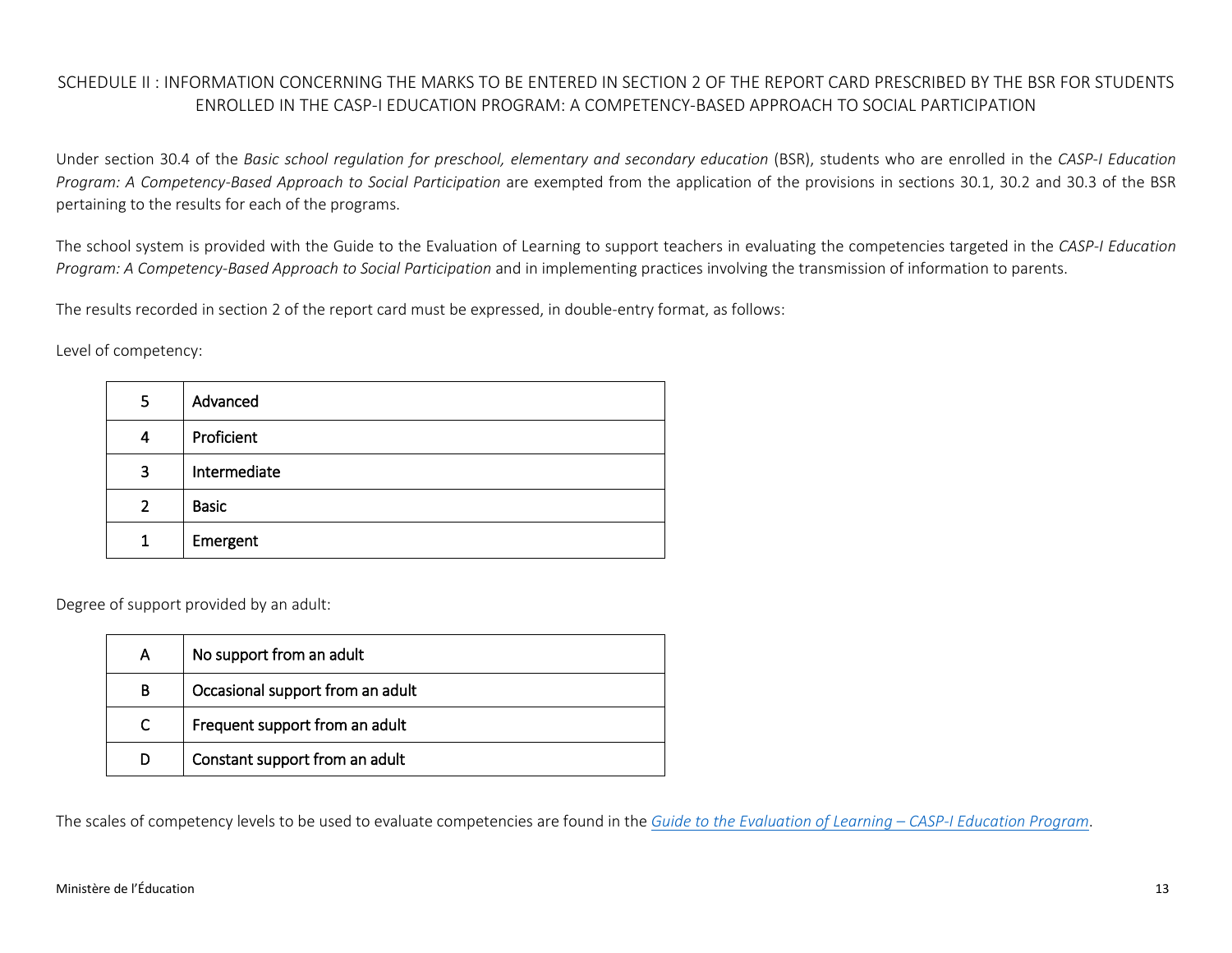For the competency, Communicates, the teacher may qualify their assessment on the level of competency achieved by adding a + sign to the level that best matches the proficiency demonstrated by the student. By giving a 3+ rating, for example, the teacher is indicating that the student can communicate verbally with or without a communication support tool and can also understand and produce written messages. The assessment, recorded in the Observations section of the report card, is accompanied by comments that justify it.

The + sign is added to levels 3, 4 and 5 only for the competency, Communicates. It is an adaptation of the original model to ensure that the scale associated with this competency allows progress to be noted for students who have difficulty with the writing element but who continue to advance in the area of verbal communication.

The competencies to be evaluated each term are determined in the standards and procedures established by the school. The following procedures must be followed:

- For each term, the report card includes a result for at least two competencies.
- Over a period of two years, the report card includes at least two results for each competency.
- Every two years, when students complete elementary school or when they transfer to another program, the report card for the last term of the school year includes an indication of the student's level of development and the degree to which support from an adult is required for each of the program's competencies.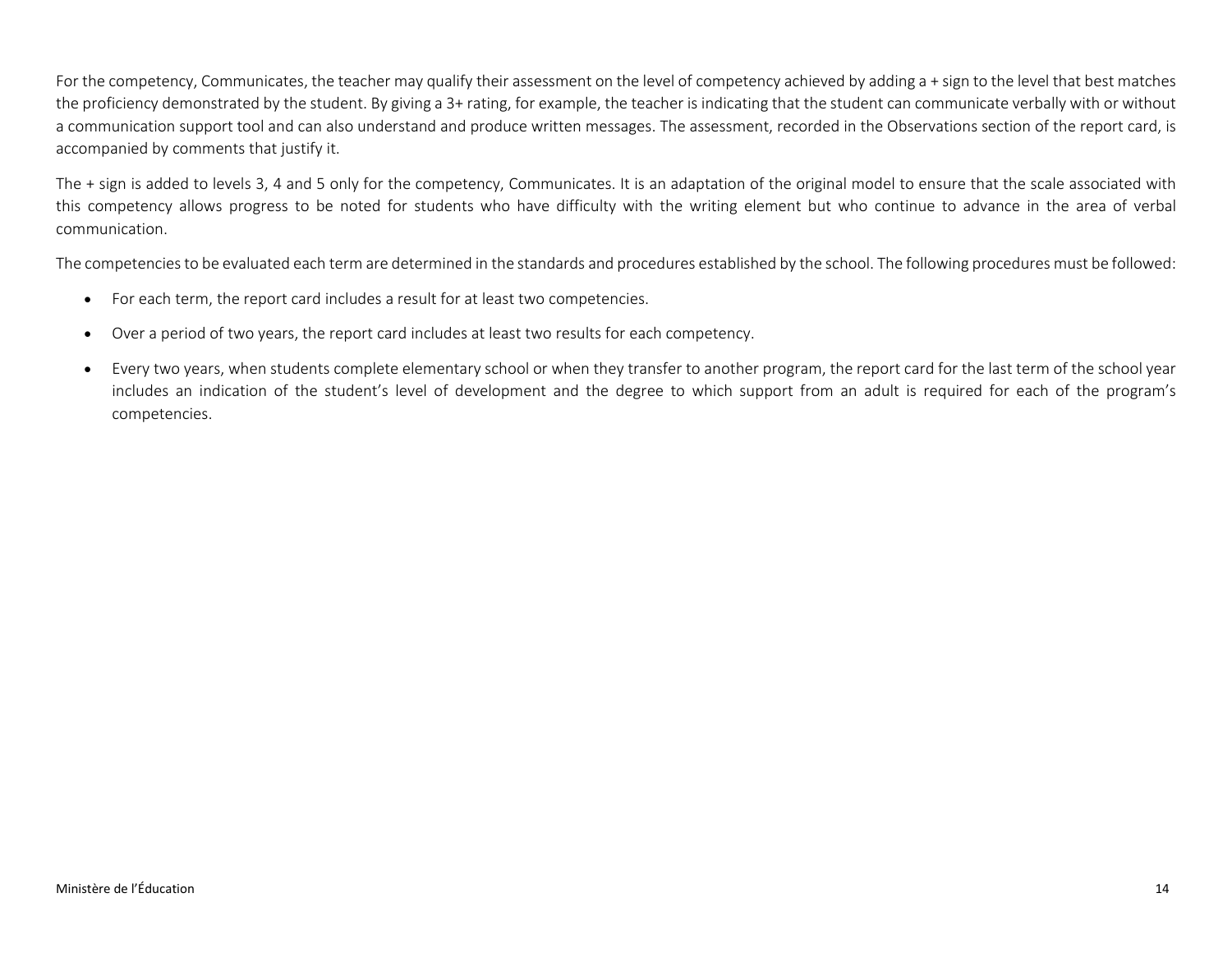# <span id="page-20-0"></span>SCHEDULE III : INFORMATION CONCERNING THE EXEMPTIONS GRANTED AND THE RESULTS TO BE ENTERED IN SECTION 2 OF THE REPORT CARD PRESCRIBED BY THE BSR FOR STUDENTS ENROLLED IN ADAPTED PROGRAMS OF STUDY – CHALLENGES: AN EDUCATIONAL APPROACH THAT FACILITATES SOCIAL INTEGRATION – SECONDARY SCHOOL

Students enrolled in the Challenges program are exempted from the application of the provisions in sections 30.1, 30.2 and 30.3 of the Basic school regulation for preschool, elementary and secondary education (BSR) pertaining to results.

The results recorded in section 2 of the report card must be expressed as a letter grade rating using the following key:

| A | The student meets the requirements set for them very well. |
|---|------------------------------------------------------------|
| B | The student meets the requirements set for them.           |
| C | The student partially meets the requirements set for them. |
| D | The student does not meet the requirements set for them.   |

The results to be communicated each term are determined in the standards and procedures established by the school.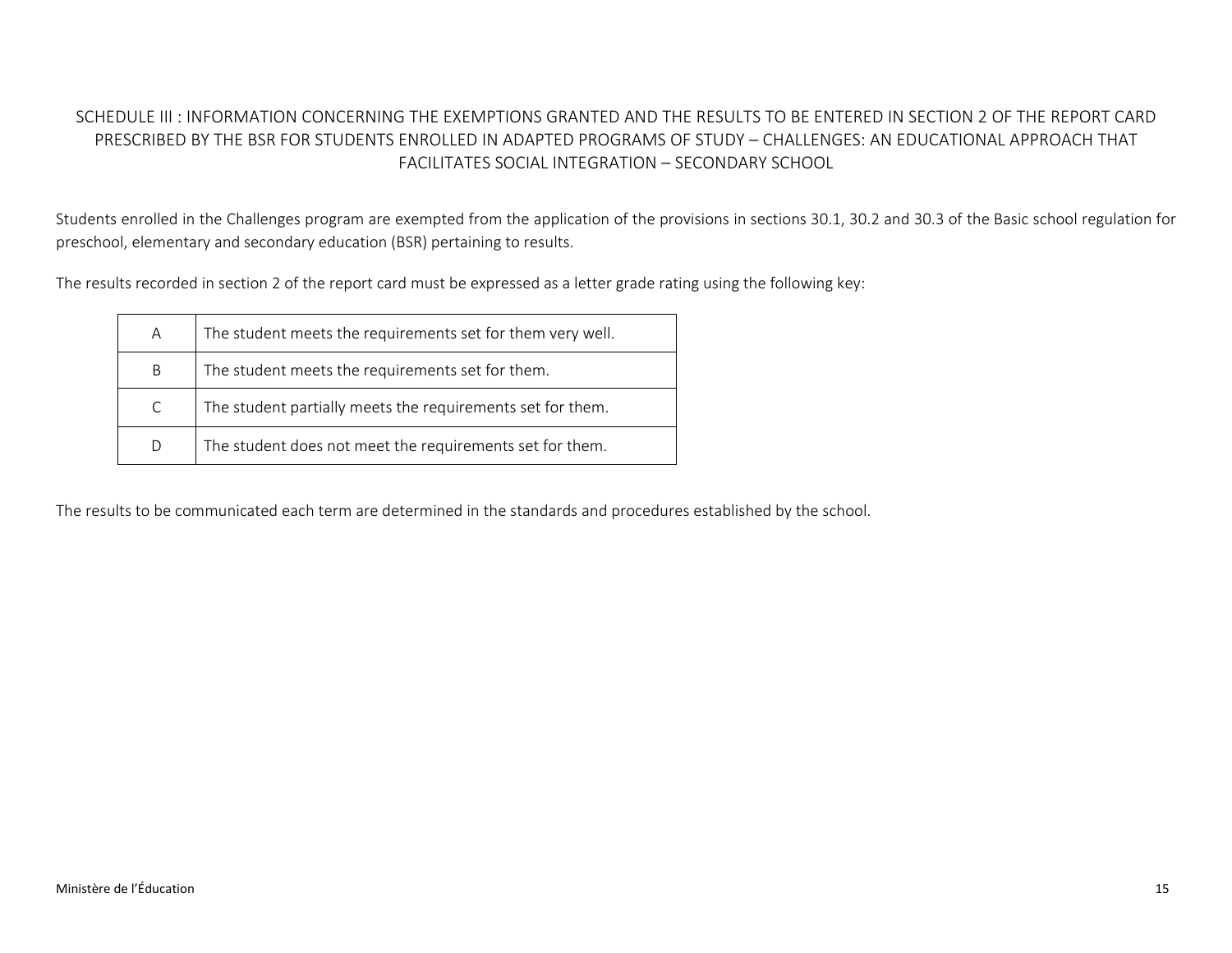# <span id="page-21-0"></span>SCHEDULE IV : INFORMATION CONCERNING THE EXEMPTIONS GRANTED AND THE RESULTS TO BE ENTERED IN SECTION 2 OF THE REPORT CARD PRESCRIBED BY THE BSR FOR STUDENTS ENROLLED IN THE EDUCATION PROGRAM FOR STUDENTS WITH A PROFOUND INTELLECTUAL IMPAIRMENT

#### Report card

Students enrolled in the Education Program for Students With a Profound Intellectual Impairment are exempted from the application of the provisions in sections 30.1, 30.2 and 30.3 of the Basic school regulation for preschool, elementary and secondary education (BSR) pertaining to results.

The results recorded in section 2 of the report card must be expressed as a letter grade rating using the following key:

| A | The student meets the requirements set for them very well. |
|---|------------------------------------------------------------|
| B | The student meets the requirements set for them.           |
| C | The student partially meets the requirements set for them. |
| D | The student does not meet the requirements set for them.   |

The results to be communicated each term are determined in the standards and procedures established by the school.

### Record of learning

With regard to the record of learning, the results relating to the levels of competency development, as recorded in section 2 of the record card prescribed by the BSR, must be expressed using the following rating scale:

| 4 | The student demonstrates thorough competency development.     |
|---|---------------------------------------------------------------|
| 3 | The student demonstrates intermediate competency development. |
| 2 | The student demonstrates moderate competency development.     |
|   | The student demonstrates emergent competency development.     |

The record of learning is established at the times set out in the document *Scales of Competency Levels – [Education Program for Students with a Profound Intellectual](http://www.education.gouv.qc.ca/fileadmin/site_web/documents/dpse/formation_jeunes/EchellesNiveauxCompetence_DeficienceIntellectuelleProfonde_a.pdf)  [Impairment](http://www.education.gouv.qc.ca/fileadmin/site_web/documents/dpse/formation_jeunes/EchellesNiveauxCompetence_DeficienceIntellectuelleProfonde_a.pdf)*.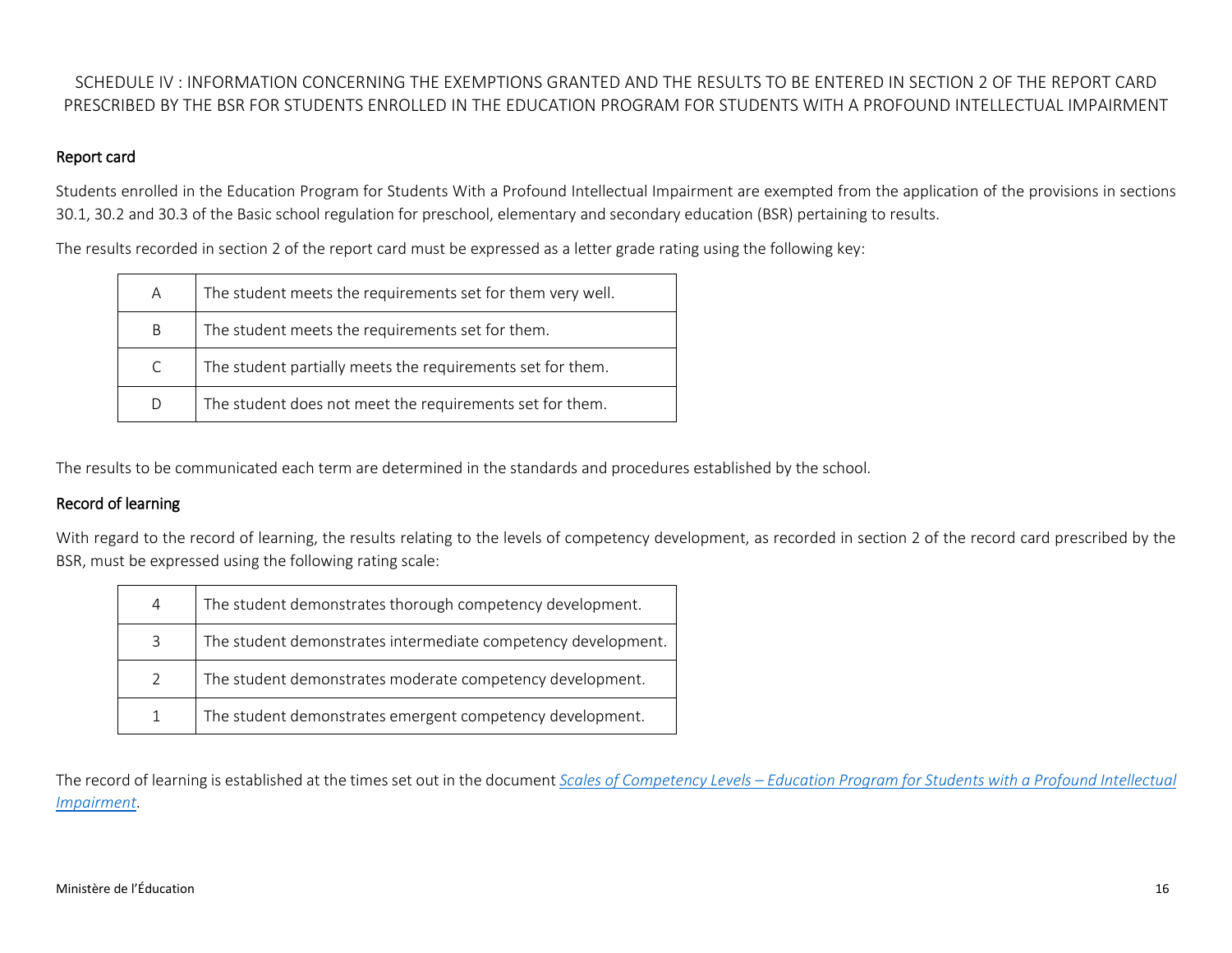# <span id="page-22-0"></span>SCHEDULE V : INFORMATION CONCERNING THE EXEMPTIONS GRANTED AND THE RESULTS TO BE ENTERED IN SECTION 2 OF THE REPORT CARD PRESCRIBED BY THE BSR FOR STUDENTS ENROLLED IN THE WORK-ORIENTED TRAINING PATH

Students enrolled in the Work-Oriented Training Path are exempted from the application of the provisions in sections 30.1, 30.2 and 30.3 of the Basic school regulation for preschool, elementary and secondary education (BSR) pertaining to results.

### For students enrolled in the Prework Training Program

The exemption applies to:

- the group average as described in section 30.1 of the BSR
- the weighting for each term and the expression of marks as percentages, as provided for under section 30.2 of the BSR
- the obligation to include the student's result for an examination set by the Minister in the calculation of the student's final mark, in keeping with section 30.3 of the BSR

The results recorded in section 2 of the report card prescribed by the BSR must be expressed as a letter grade using the following rating scale:

| A | The student meets the requirements set for them very well. |
|---|------------------------------------------------------------|
| B | The student meets the requirements set for them.           |
| C | The student partially meets the requirements set for them. |
| D | The student does not meet the requirements set for them.   |

In the case of subjects that will not be taught the following year, the final result on the end-of-year report card must be expressed using the following rating scale:

| A | The student meets the program requirements very well. |
|---|-------------------------------------------------------|
| B | The student meets the program requirements.           |
| C | The student partially meets the program requirements. |
| D | The student does not meet the program requirements.   |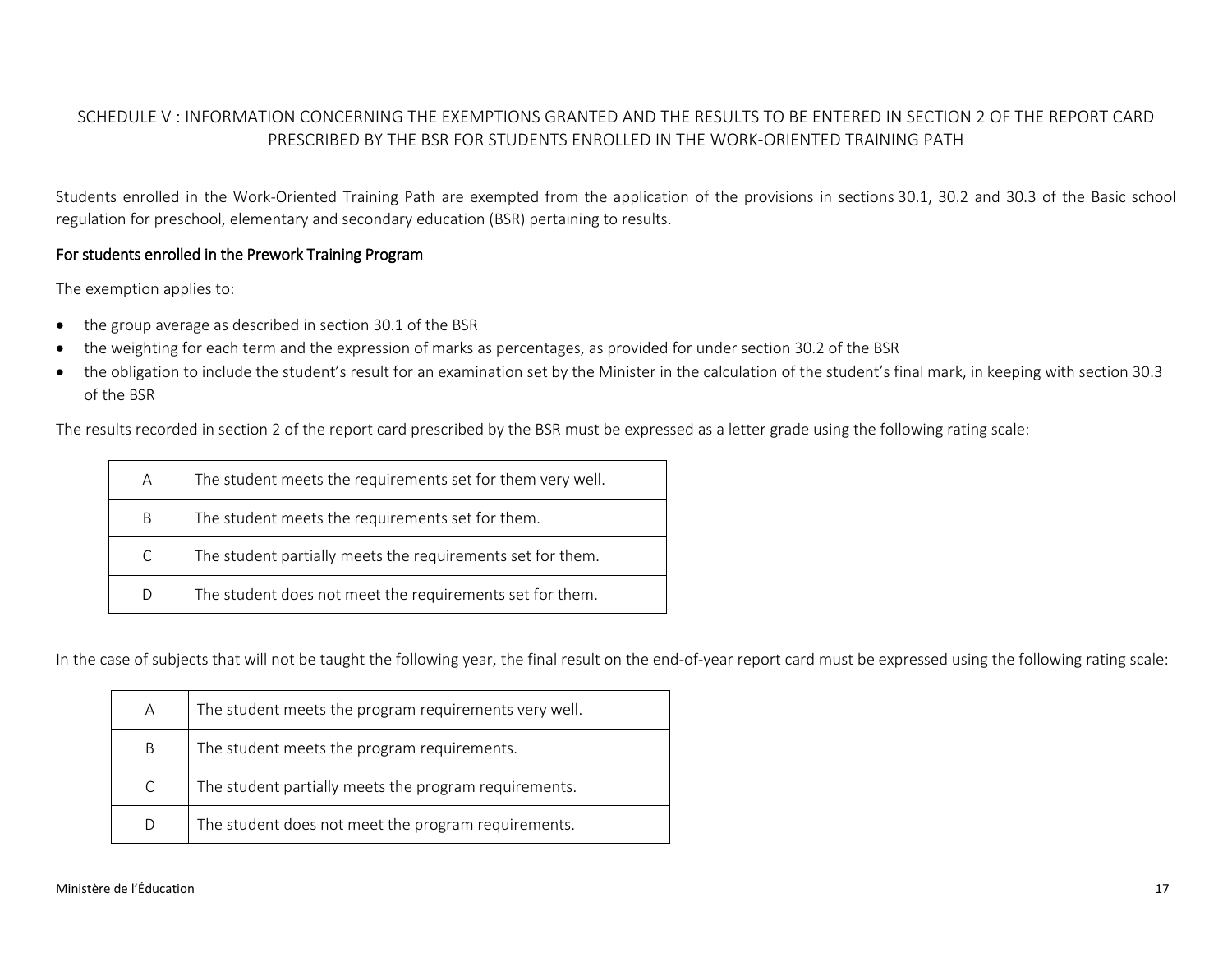In both cases, the results are based on the Framework for the Evaluation of Learning for the Work-Oriented Training Path established by the Minister for each program of study. A pass mark in a given subject corresponds to a rating of A or B.

## For students enrolled in Training for a Semiskilled Trade:

The exemption applies to:

- the group average as described in section 30.1 of the BSR
- the obligation to include the student's result for an examination set by the Minister in the calculation of the student's final mark, in keeping with section 30.3 of the BSR

The results recorded in the student's report card are expressed in percentages. The results are based the Framework for the Evaluation of Learning for the Work-Oriented Training Path, for the programs of study established by the Minister.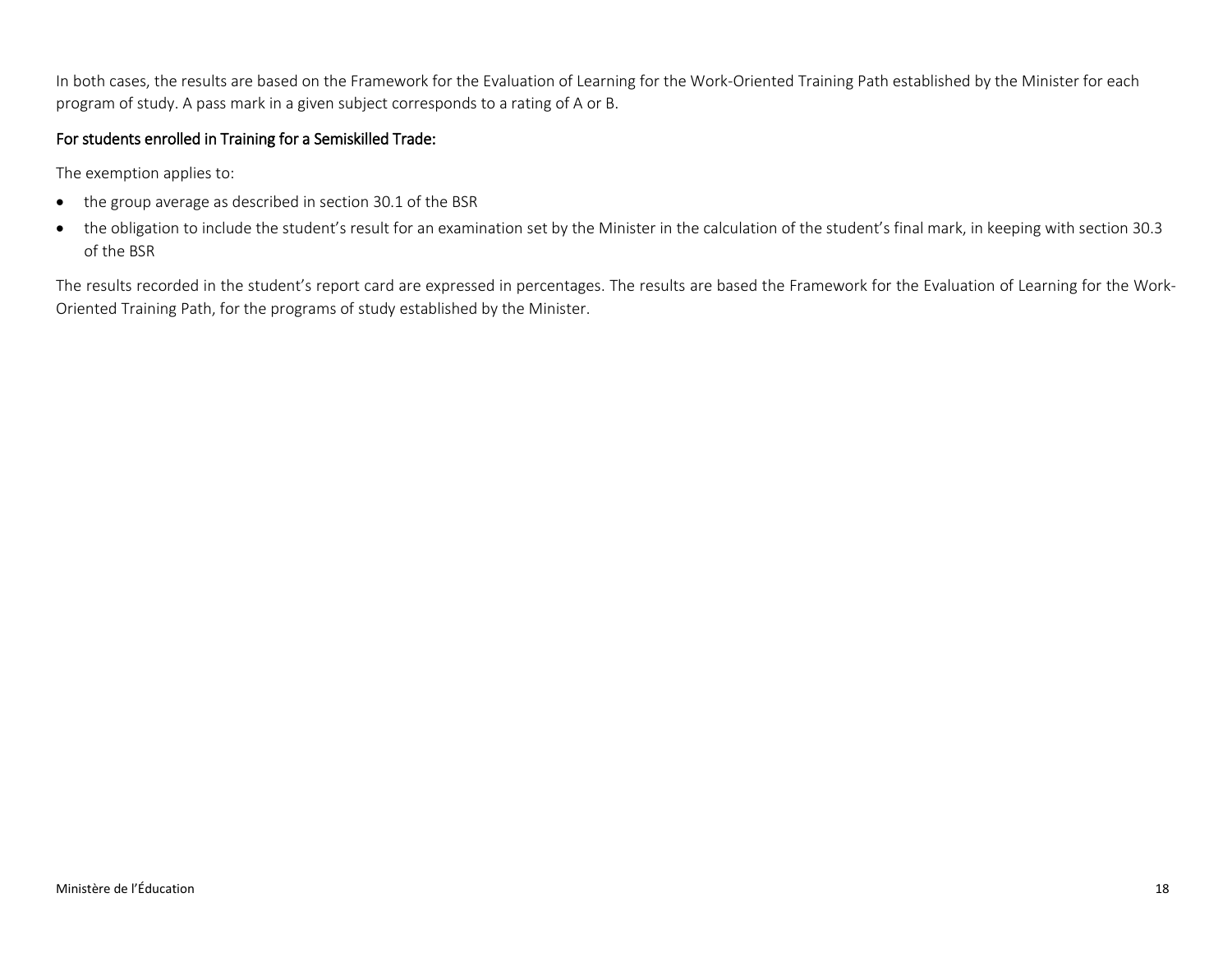# <span id="page-24-0"></span>SCHEDULE VI : INFORMATION ABOUT THE REPORT CARD FOR STUDENTS ENROLLED IN SPECIAL WELCOMING SERVICES AND FRENCH-LANGUAGE INSTRUCTIONAL SERVICES

Proposed key for awarding letter grades in exempted subjects other than the *Intégration linguistique, scolaire et sociale* program:

| The student exceeds expectations.       |
|-----------------------------------------|
| The student clearly meets expectations. |
| The student barely meets expectations.  |
| The student does not meet expectations. |

Note – The key presented refers to the expectations established for the student.